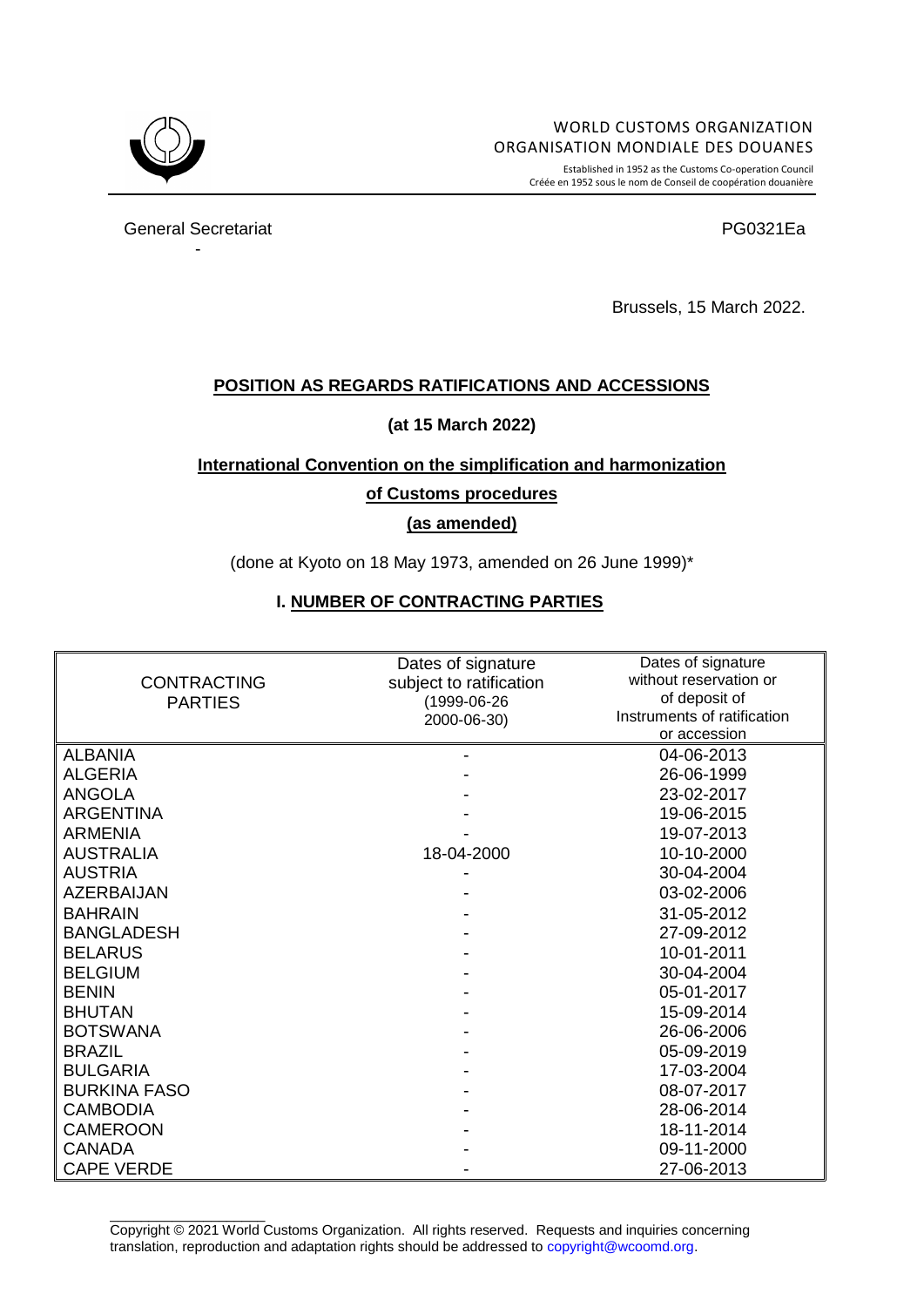|                                | Dates of signature      | Dates of signature          |
|--------------------------------|-------------------------|-----------------------------|
| <b>CONTRACTING</b>             | subject to ratification | without reservation or      |
| <b>PARTIES</b>                 | (1999-06-26             | of deposit of               |
|                                | 2000-06-30)             | Instruments of ratification |
|                                |                         | or accession                |
| <b>CHINA</b>                   |                         | 15-06-2000                  |
| <b>COMOROS</b>                 |                         | 09-03-2022                  |
| CONGO (Rep. of the)            |                         | 14-12-2017                  |
| CONGO (Dem. Rep. of the)**     | 15-06-2000              |                             |
| <b>COOK ISLANDS***</b>         |                         | 13-05-2019                  |
| <b>COTE D'IVOIRE</b>           |                         | 27-06-2013                  |
| <b>CROATIA</b>                 |                         | 02-11-2005                  |
| <b>CUBA</b>                    |                         | 24-06-2009                  |
| <b>CYPRUS</b>                  |                         | 25-10-2004                  |
| <b>CZECH REPUBLIC</b>          | 30-06-2000              | 17-09-2001                  |
| <b>DENMARK</b>                 |                         | 30-04-2004                  |
| <b>DOMINICAN REPUBLIC</b>      |                         | 28-06-2012                  |
| <b>EGYPT</b>                   |                         | 08-01-2008                  |
|                                |                         |                             |
| <b>ESTONIA</b>                 |                         | 28-07-2006                  |
| <b>ESWATINI</b>                |                         | 31-10-2012                  |
| <b>EUROPEAN UNION</b>          |                         | 30-04-2004                  |
| <b>FIJI</b>                    |                         | 26-01-2010                  |
| <b>FINLAND</b>                 |                         | 30-04-2004                  |
| <b>FRANCE</b>                  |                         | 22-07-2004                  |
| <b>GABON</b>                   |                         | 15-11-2012                  |
| <b>GEORGIA</b>                 |                         | 07-11-2018                  |
| <b>GERMANY</b>                 |                         | 30-04-2004                  |
| <b>GHANA</b>                   |                         | 29-06-2019                  |
| <b>GREECE</b>                  |                         | 30-04-2004                  |
| <b>GUATEMALA</b>               |                         | 10-03-2022                  |
| <b>HUNGARY</b>                 |                         | 29-04-2004                  |
| <b>ICELAND</b>                 |                         | 08-10-2015                  |
| <b>INDIA</b>                   |                         | 03-11-2005                  |
| <b>INDONESIA</b>               |                         | 22-08-2014                  |
| <b>IRAN</b>                    |                         | 23-02-2016                  |
| <b>IRELAND</b>                 |                         | 30-04-2004                  |
| <b>ITALY</b>                   |                         | 30-04-2004                  |
| <b>JAMAICA</b>                 |                         | 07/05/2021                  |
| <b>JAPAN</b>                   |                         | 26-06-2001                  |
|                                |                         | 08-12-2006                  |
| <b>JORDAN</b>                  |                         |                             |
| <b>KAZAKHSTAN</b>              |                         | 19-06-2009                  |
| <b>KENYA</b>                   |                         | 25-06-2010                  |
| KIRIBATI***                    |                         | 11-06-2018                  |
| <b>KOREA</b>                   |                         | 19-02-2003                  |
| <b>KOSOVO</b>                  |                         | 31-01-2020                  |
| <b>KUWAIT</b>                  |                         | 14-04-2017                  |
| <b>KYRGYZSTAN</b>              |                         | 17-11-2021                  |
| <b>LAO PEOPLE'S DEMOCRATIC</b> |                         | 16-07-2016                  |
| <b>REPUBLIC</b>                |                         |                             |
| LATVIA                         | 15-06-2000              | 20-09-2001                  |
| <b>LESOTHO</b>                 |                         | 15-06-2000                  |
| <b>LIBERIA</b>                 |                         | 14-12-2020                  |
| <b>LITHUANIA</b>               |                         | 27-04-2004                  |
| <b>LUXEMBOURG</b>              |                         | 26-01-2006                  |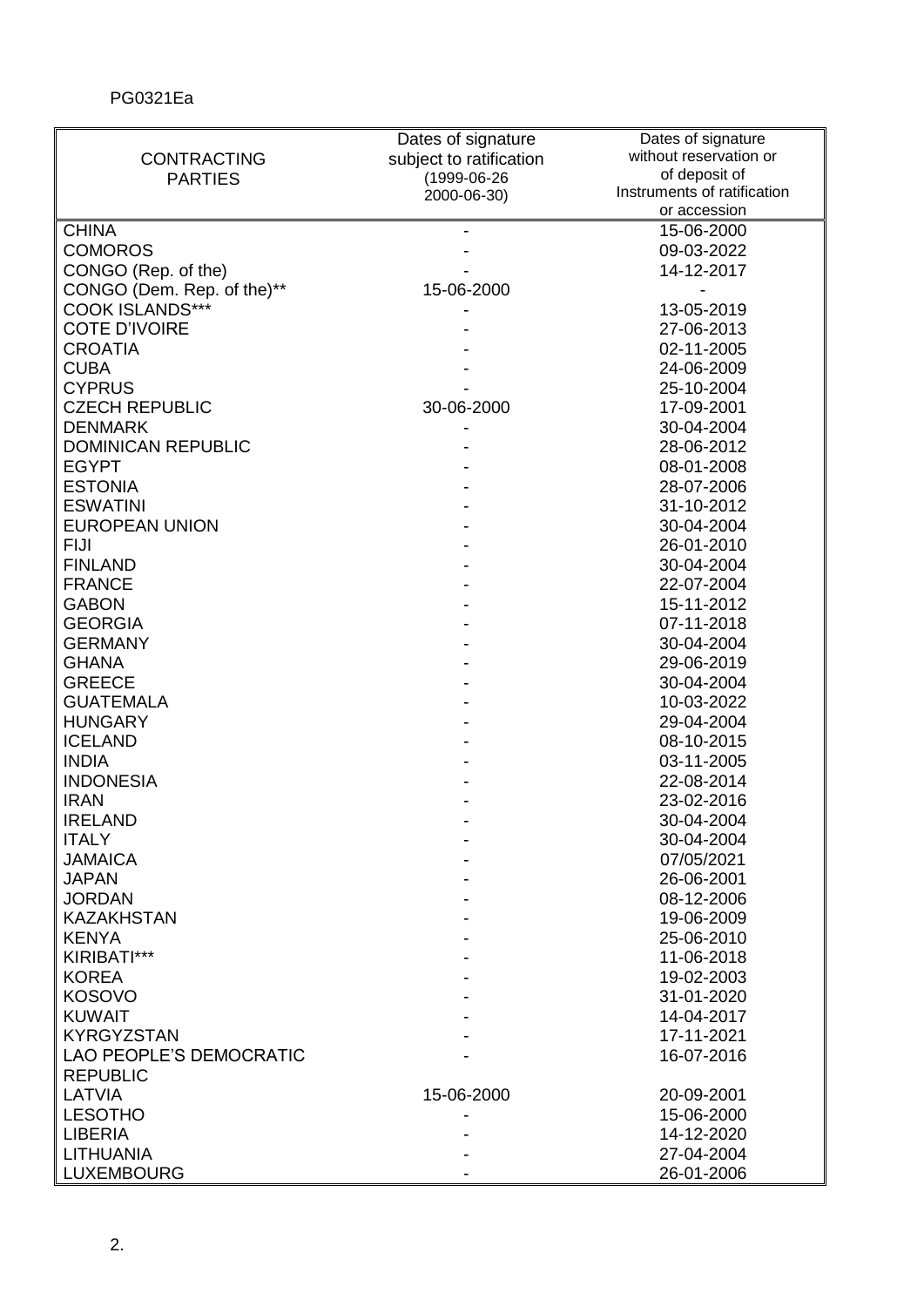|                              | Dates of signature      | Dates of signature          |
|------------------------------|-------------------------|-----------------------------|
| <b>CONTRACTING</b>           | subject to ratification | without reservation or      |
| <b>PARTIES</b>               | (1999-06-26             | of deposit of               |
|                              | 2000-06-30)             | Instruments of ratification |
|                              |                         | or accession                |
| <b>MADAGASCAR</b>            |                         | 27-06-2007                  |
| <b>MALAWI</b>                |                         | 06-09-2013                  |
| <b>MALAYSIA</b>              |                         | 30-06-2008                  |
| <b>MALDIVES</b>              |                         | 19-10-2020                  |
| <b>MALI</b>                  |                         | 04-05-2010                  |
| <b>MALTA</b>                 |                         | 11-05-2010                  |
| <b>MAURITIUS</b>             |                         | 24-09-2008                  |
| <b>MONGOLIA</b>              |                         | 01-07-2006                  |
| <b>MONTENEGRO</b>            |                         | 23-06-2008                  |
| <b>MOROCCO</b>               |                         | 16-06-2000                  |
| <b>MOZAMBIQUE</b>            |                         | 11-07-2012                  |
| <b>NAMIBIA</b>               |                         | 03-02-2006                  |
| <b>NEPAL</b>                 |                         | 03-02-2017                  |
| <b>NETHERLANDS</b>           |                         | 30-04-2004                  |
|                              |                         |                             |
| <b>NEW ZEALAND</b>           |                         | 07-07-2000                  |
| <b>NIGER</b>                 |                         | 13-02-2015                  |
| <b>NIGERIA</b>               |                         | 28-06-2012                  |
| <b>NORWAY</b>                |                         | 09-01-2007                  |
| <b>NORTH MACEDONIA</b>       |                         | 28-07-2009                  |
| <b>OMAN</b>                  |                         | 06-01-2015                  |
| <b>PAKISTAN</b>              |                         | 01-10-2004                  |
| PAPUA NEW GUINEA             |                         | 31-01-2014                  |
| <b>PHILIPPINES</b>           |                         | 25-06-2010                  |
| <b>POLAND</b>                |                         | 09-07-2004                  |
| <b>PORTUGAL</b>              |                         | 15-04-2005                  |
| QATAR                        |                         | 13-07-2009                  |
| <b>ROMANIA</b>               |                         | 22-02-2011                  |
| <b>RUSSIA</b>                |                         | 04-04-2011                  |
| <b>RWANDA</b>                |                         | 21-11-2011                  |
| <b>SAMOA</b>                 |                         | 27-10-2016                  |
| <b>SAO TOME AND PRINCIPE</b> |                         | 08-05-2017                  |
| <b>SAUDI ARABIA</b>          |                         | 04-05-2011                  |
| <b>SENEGAL</b>               |                         | 21-03-2006                  |
| <b>SERBIA</b>                |                         | 18-09-2007                  |
| <b>SIERRA LEONE</b>          |                         | 12-06-2015                  |
| <b>SLOVAKIA</b>              | 15-06-2000              | 19-09-2002                  |
|                              |                         |                             |
| <b>SLOVENIA</b>              |                         | 27-04-2004                  |
| <b>SOUTH AFRICA</b>          |                         | 18-05-2004                  |
| <b>SPAIN</b>                 |                         | 30-04-2004                  |
| <b>SRI LANKA</b>             | 26-06-1999              | 26-06-2009                  |
| <b>SUDAN</b>                 |                         | 16-08-2009                  |
| <b>SWEDEN</b>                |                         | 30-04-2004                  |
| <b>SWITZERLAND</b>           | 29-06-2000              | 26-06-2004                  |
| <b>TAJIKISTAN</b>            |                         | 14-05-2020                  |
| <b>THAILAND</b>              |                         | 12-06-2015                  |
| <b>TOGO</b>                  |                         | 28-06-2014                  |
| <b>TUNISIA</b>               |                         | 24-07-2017                  |
| <b>TURKEY</b>                |                         | 03-05-2006                  |
| <b>TURMENISTAN</b>           |                         | 03-02-2021                  |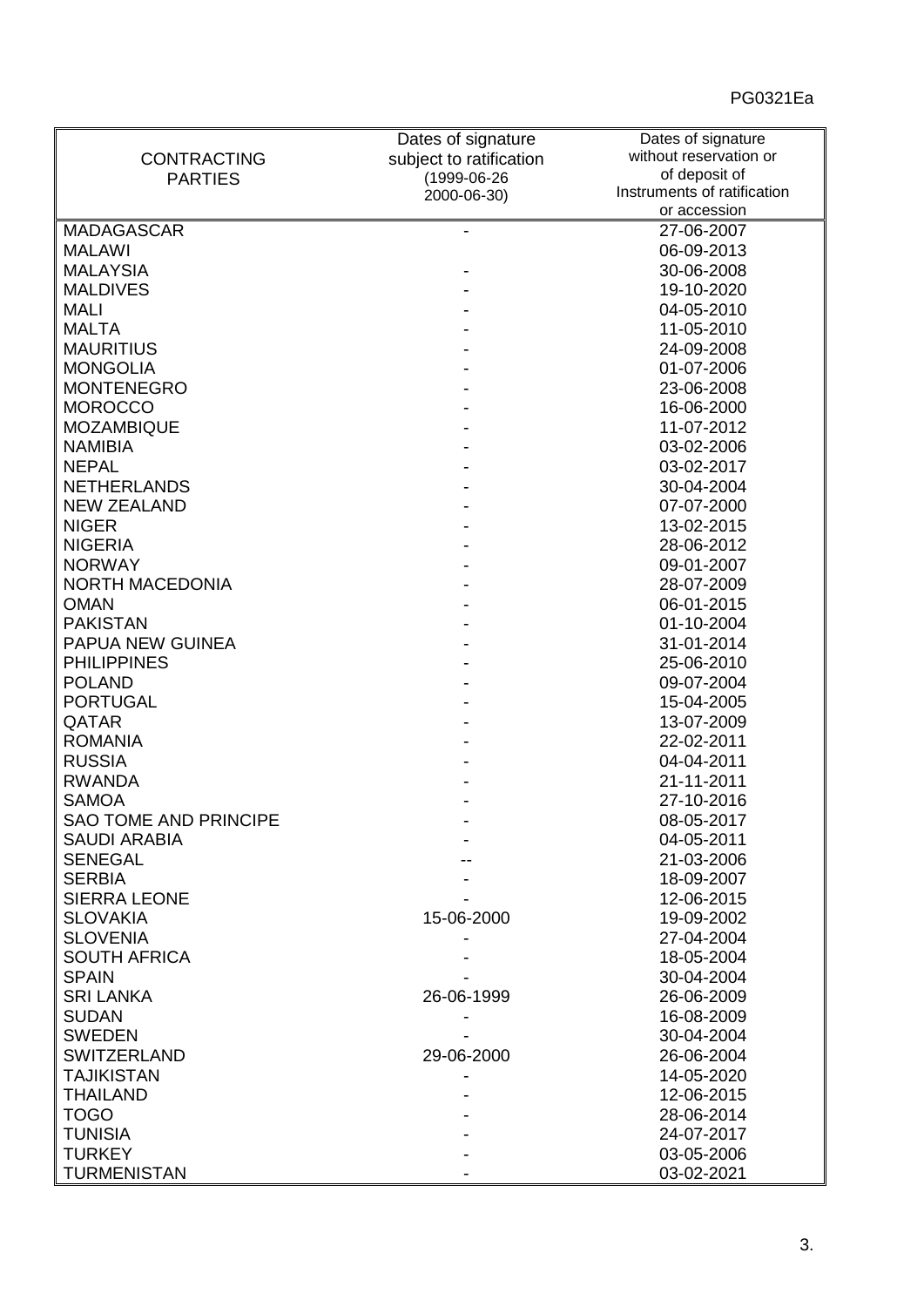|                                | Dates of signature                        | Dates of signature          |
|--------------------------------|-------------------------------------------|-----------------------------|
| <b>CONTRACTING</b>             | subject to ratification                   | without reservation or      |
| <b>PARTIES</b>                 | (1999-06-26                               | of deposit of               |
|                                | 2000-06-30)                               | Instruments of ratification |
|                                |                                           | or accession                |
| TUVALU***                      |                                           | 13-05-2019                  |
| <b>UGANDA</b>                  |                                           | 27-06-2002                  |
| <b>UKRAINE</b>                 |                                           | 15-06-2011                  |
| UNION OF MYANMAR (Rep. of the) |                                           | 02-10-2020                  |
| <b>UNITED ARAB EMIRATES</b>    |                                           | 31-05-2010                  |
| <b>UNITED KINGDOM</b>          |                                           | 30-04-2004                  |
| <b>UNITED STATES</b>           |                                           | 06-12-2005                  |
| <b>UZBEKISTAN</b>              |                                           | 16-02-2021                  |
| <b>VANUATU</b>                 |                                           | 30-06-2018                  |
| <b>VIETNAM</b>                 |                                           | 08-01-2008                  |
| <b>YEMEN</b>                   |                                           | 27-06-2013                  |
| ZAMBIA                         | 26-06-1999                                | 01-07-2006                  |
| <b>ZIMBABWE</b>                | 26-06-1999                                | 10-02-2003                  |
|                                | <b>Number of Contracting Parties: 131</b> |                             |
|                                |                                           |                             |

# **Number of Contracting Parties: 131**

(\*) The revised Kyoto Convention has entered into force on 3 February 2006.

(\*\*) Signed subject to ratification.

(\*\*\*) Non-WCO Member but UN Member.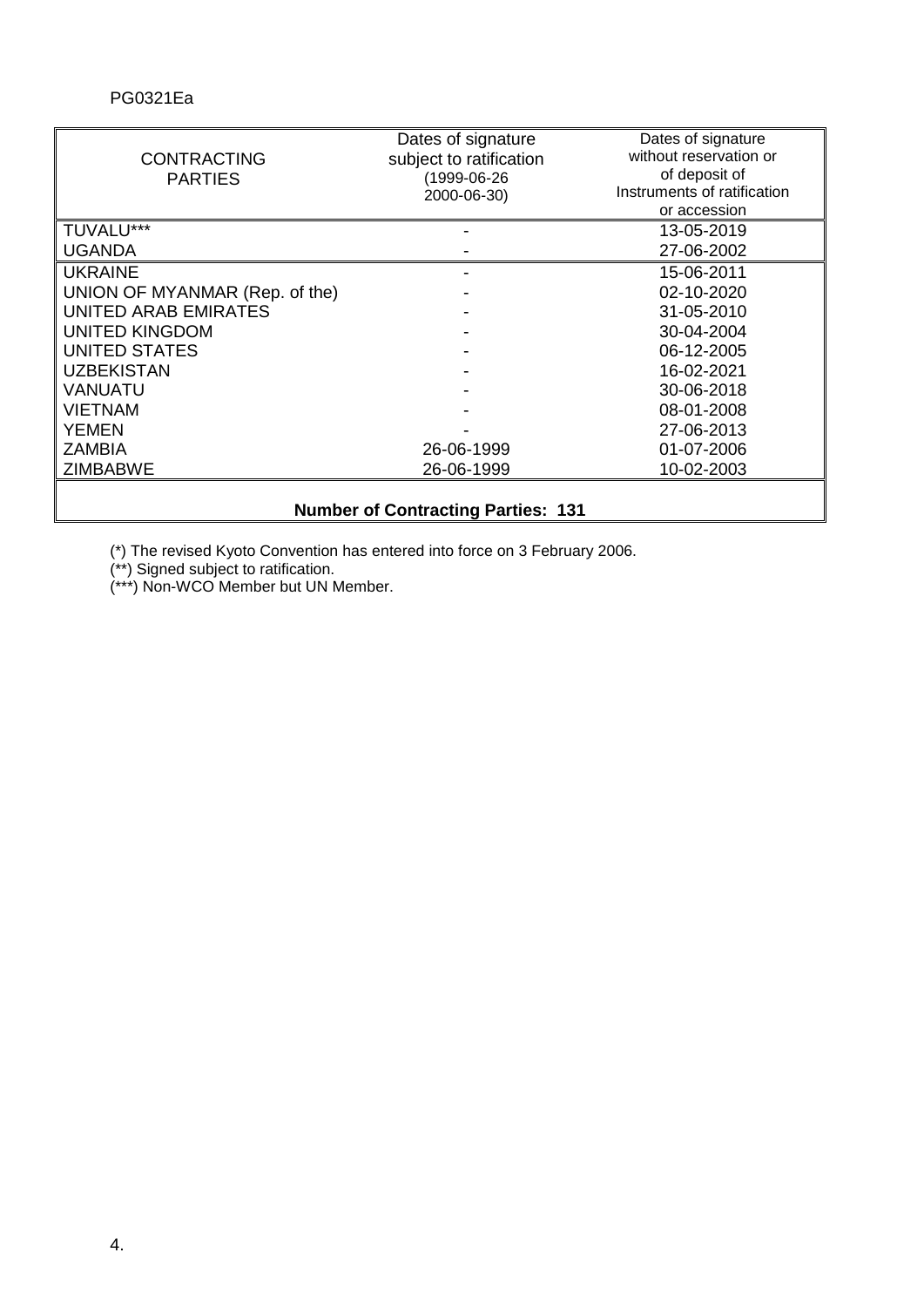# **II. SPECIFIC ANNEXES/CHAPTERS ACCEPTED BY CONTRACTING PARTIES**

|                            |                                |                                     |                          |                                     |                          |                          |                                     |                                     |                          |                                     |                          |                          | Specific Annexes/Chapters           |                          |                          |                          |                                     |                                     |                                     |                          |                          |                          |                          |                                     |                               |                          |
|----------------------------|--------------------------------|-------------------------------------|--------------------------|-------------------------------------|--------------------------|--------------------------|-------------------------------------|-------------------------------------|--------------------------|-------------------------------------|--------------------------|--------------------------|-------------------------------------|--------------------------|--------------------------|--------------------------|-------------------------------------|-------------------------------------|-------------------------------------|--------------------------|--------------------------|--------------------------|--------------------------|-------------------------------------|-------------------------------|--------------------------|
|                            |                                | Α                                   |                          |                                     | B                        |                          | $\mathsf C$                         | D                                   |                          |                                     | E                        |                          |                                     | F                        |                          |                          | G                                   | H                                   |                                     |                          | J                        |                          |                          |                                     | Κ                             |                          |
| <b>Contracting Parties</b> | Number of Chapters<br>accepted | $\overline{\phantom{0}}$<br>Chapter | $\sim$<br>Chapter        | $\overline{\phantom{0}}$<br>Chapter | $\sim$<br>Chapter        | S<br>Chapter             | $\overline{\phantom{0}}$<br>Chapter | $\overline{\phantom{0}}$<br>Chapter | $\sim$<br>Chapter        | $\overline{\phantom{0}}$<br>Chapter | $\sim$<br>Chapter        | ო<br>Chapter             | $\overline{\phantom{0}}$<br>Chapter | $\sim$<br>Chapter        | $\infty$<br>Chapter      | Chapter 4                | $\overline{\phantom{0}}$<br>Chapter | $\overline{\phantom{0}}$<br>Chapter | $\overline{\phantom{0}}$<br>Chapter | $\sim$<br>Chapter        | ო<br>Chapter             | 4<br>Chapter             | Ю<br>Chapter             | $\overline{\phantom{0}}$<br>Chapter | $\mathbf{\Omega}$<br>Chapter: | $\infty$<br>Chapter      |
| Albania                    | $\mathbf 0$                    |                                     | $\overline{\phantom{a}}$ | $\overline{\phantom{a}}$            |                          | ٠                        | $\overline{\phantom{a}}$            | $\blacksquare$                      | $\blacksquare$           | $\overline{\phantom{a}}$            | $\overline{\phantom{a}}$ | $\overline{\phantom{a}}$ | $\overline{\phantom{a}}$            | $\overline{\phantom{a}}$ |                          | $\blacksquare$           | $\blacksquare$                      | $\overline{\phantom{a}}$            | $\overline{\phantom{a}}$            | $\blacksquare$           | ٠                        | $\overline{\phantom{a}}$ | $\blacksquare$           | $\blacksquare$                      | $\sim$                        | $\sim$                   |
| Algeria                    | 24                             | $+$                                 | $\ddot{}$                | $+$                                 | $+$                      | $\ddot{}$                | $\ddot{}$                           | $\ddot{}$                           | $+$                      | $\ddot{}$                           | $\ddot{}$                | $\ddot{}$                | $+$                                 | $+$                      |                          | $\ddot{}$                | $+$                                 | $\ddot{}$                           | $\ddot{}$                           | $\ddot{}$                | $\ddot{}$                | $\ddot{}$                | $\ddot{}$                | $+$                                 | $\ddot{}$                     | $\ddot{}$                |
| Angola                     | $\mathbf 0$                    |                                     |                          | $\overline{\phantom{a}}$            |                          | ٠                        | $\overline{\phantom{a}}$            | ٠                                   |                          |                                     | $\overline{\phantom{a}}$ |                          | $\blacksquare$                      | $\overline{\phantom{a}}$ |                          | $\overline{\phantom{a}}$ |                                     | $\blacksquare$                      | $\overline{\phantom{a}}$            | $\overline{\phantom{a}}$ |                          | $\overline{\phantom{a}}$ | $\blacksquare$           | $\overline{\phantom{a}}$            | $\overline{\phantom{a}}$      |                          |
| Argentina                  | $\mathbf 0$                    | $\overline{\phantom{a}}$            | $\overline{\phantom{a}}$ | $\overline{a}$                      | $\overline{\phantom{a}}$ | $\overline{\phantom{a}}$ | $\overline{\phantom{a}}$            | $\blacksquare$                      | $\overline{\phantom{0}}$ | $\overline{a}$                      | $\blacksquare$           | $\overline{\phantom{0}}$ | $\blacksquare$                      | $\overline{\phantom{a}}$ | $\overline{a}$           | $\overline{\phantom{a}}$ | $\overline{\phantom{a}}$            | $\blacksquare$                      | $\overline{\phantom{a}}$            | $\sim$                   | $\blacksquare$           | $\overline{\phantom{a}}$ | $\blacksquare$           | $\overline{\phantom{a}}$            | $\sim$                        | $\overline{a}$           |
| Armenia                    | $\mathbf 0$                    | $\overline{\phantom{a}}$            | $\overline{\phantom{a}}$ | $\overline{a}$                      | $\overline{a}$           | $\overline{\phantom{a}}$ | $\overline{\phantom{a}}$            | $\blacksquare$                      | $\overline{\phantom{a}}$ | $\overline{a}$                      | $\overline{\phantom{a}}$ | $\blacksquare$           | $\sim$                              | $\overline{\phantom{a}}$ | $\overline{a}$           | $\sim$                   | $\overline{\phantom{a}}$            | $\blacksquare$                      | $\sim$                              | $\sim$                   | $\overline{\phantom{0}}$ | $\overline{\phantom{a}}$ | $\blacksquare$           | $\overline{a}$                      | $\sim$                        | $\sim$                   |
| Australia                  | 18                             | X                                   | $\div$                   | $+$                                 | x                        | X                        | $\ddot{}$                           | $\boldsymbol{\mathsf{x}}$           | $\overline{\phantom{a}}$ | X                                   | X                        | х                        | $\boldsymbol{\mathsf{x}}$           | $\overline{\phantom{a}}$ | X                        | $\overline{\phantom{a}}$ | X                                   | $\blacksquare$                      | $\boldsymbol{\mathsf{x}}$           | $\ddot{}$                | $\ddot{}$                | $\ddot{}$                | $\ddot{}$                | $\overline{\phantom{a}}$            | $\sim$                        | $\overline{\phantom{a}}$ |
| Austria                    | $\mathbf 0$                    | $\sim$                              | $\overline{\phantom{a}}$ | $\overline{a}$                      | $\overline{a}$           | $\overline{\phantom{a}}$ | $\overline{\phantom{a}}$            | $\blacksquare$                      | $\overline{\phantom{a}}$ | $\overline{a}$                      | $\overline{\phantom{a}}$ | $\overline{\phantom{a}}$ | $\sim$                              | $\overline{\phantom{a}}$ | $\overline{a}$           | $\sim$                   | $\overline{\phantom{a}}$            | $\blacksquare$                      | $\overline{\phantom{a}}$            | $\overline{\phantom{a}}$ | $\overline{\phantom{0}}$ | $\overline{\phantom{a}}$ | $\blacksquare$           | $\overline{\phantom{a}}$            | $\overline{\phantom{a}}$      | $\sim$                   |
| Azerbaijan                 | 25                             | $+$                                 | $\ddot{}$                | $+$                                 | $\ddot{}$                | $\ddot{}$                | $\ddot{}$                           | $\ddot{}$                           | $\ddot{}$                | $\ddot{}$                           | $+$                      | $\ddot{}$                | $+$                                 | $\ddot{}$                | $\ddot{}$                | $+$                      | $+$                                 | $\ddot{}$                           | $\ddot{}$                           | $\ddot{}$                | $\ddot{}$                | $\ddot{}$                | $\ddot{}$                | $+$                                 | $\ddot{}$                     | $\ddot{}$                |
| Bahrain                    | $\overline{2}$                 | $\ddot{}$                           | $\ddot{}$                | $\blacksquare$                      |                          | ٠                        | $\overline{\phantom{a}}$            | $\blacksquare$                      | $\blacksquare$           |                                     | $\overline{\phantom{a}}$ | $\blacksquare$           | $\sim$                              | $\blacksquare$           |                          | $\sim$                   | $\blacksquare$                      | $\blacksquare$                      | $\overline{\phantom{a}}$            | $\overline{\phantom{a}}$ |                          | $\overline{\phantom{a}}$ | $\blacksquare$           | $\overline{\phantom{a}}$            | $\overline{\phantom{a}}$      |                          |
| Bangladesh                 | $\mathbf 0$                    | $\overline{\phantom{a}}$            | $\overline{\phantom{a}}$ | $\blacksquare$                      | $\overline{\phantom{a}}$ | $\overline{\phantom{a}}$ | $\overline{\phantom{a}}$            | $\blacksquare$                      | $\blacksquare$           | $\overline{\phantom{a}}$            | $\overline{\phantom{a}}$ | $\overline{\phantom{a}}$ | $\sim$                              | $\overline{\phantom{a}}$ | $\overline{\phantom{a}}$ | $\sim$                   | $\overline{\phantom{a}}$            | $\blacksquare$                      | $\overline{\phantom{a}}$            | $\blacksquare$           | $\overline{\phantom{a}}$ | $\sim$                   | $\overline{\phantom{a}}$ | $\blacksquare$                      | $\sim$                        | $\overline{\phantom{a}}$ |
| <b>Belarus</b>             | 13                             | $+$                                 | $\ddot{}$                | $+$                                 | $\ddot{}$                | $+$                      | $\ddot{}$                           | $\ddot{}$                           | $\blacksquare$           | $\ddot{}$                           | $+$                      | $\ddot{}$                | $\sim$                              | $\blacksquare$           |                          | $\sim$                   | $+$                                 | $\overline{\phantom{a}}$            | $+$                                 | $\overline{\phantom{a}}$ |                          | $+$                      | -                        | $\blacksquare$                      | $\overline{\phantom{a}}$      |                          |
| Belgium                    | $\mathbf 0$                    | $\overline{\phantom{a}}$            | $\overline{\phantom{a}}$ | $\overline{a}$                      | $\overline{a}$           | $\overline{\phantom{a}}$ | $\overline{\phantom{a}}$            | $\overline{\phantom{a}}$            | $\overline{\phantom{a}}$ | $\overline{a}$                      | $\overline{\phantom{a}}$ | $\overline{\phantom{a}}$ | $\sim$                              | $\overline{\phantom{a}}$ | $\overline{\phantom{0}}$ | $\blacksquare$           | $\overline{\phantom{a}}$            | $\blacksquare$                      | $\sim$                              | $\blacksquare$           | $\overline{\phantom{0}}$ | $\sim$                   | $\blacksquare$           | $\overline{\phantom{a}}$            | $\blacksquare$                | $\overline{\phantom{a}}$ |
| Benin                      | 25                             | $\pm$                               | $\ddot{}$                | $\ddot{}$                           | $\ddot{}$                | $\ddot{}$                | $\ddot{}$                           | $+$                                 | $+$                      | $\ddot{}$                           | $\ddot{}$                | $\ddot{}$                | $+$                                 | $\ddot{}$                | $\ddot{}$                | $+$                      | $+$                                 | $+$                                 | $\ddot{}$                           | $\ddot{}$                | $\ddot{}$                | $\ddot{}$                | $\ddot{}$                | $+$                                 | $\ddot{}$                     | $\ddot{}$                |
| Bhutan                     | $\mathbf 0$                    | $\overline{\phantom{a}}$            | $\overline{\phantom{a}}$ | $\blacksquare$                      | $\overline{\phantom{a}}$ | $\overline{\phantom{a}}$ | $\overline{\phantom{a}}$            | $\blacksquare$                      | $\overline{\phantom{a}}$ | $\overline{a}$                      | $\overline{\phantom{a}}$ | $\overline{\phantom{a}}$ | $\sim$                              | $\overline{\phantom{a}}$ | $\overline{a}$           | $\sim$                   | $\overline{\phantom{a}}$            | $\blacksquare$                      | $\overline{\phantom{a}}$            | $\blacksquare$           | $\overline{\phantom{0}}$ | $\sim$                   | $\blacksquare$           | $\blacksquare$                      | $\sim$                        | $\overline{\phantom{a}}$ |
| Botswana                   | $\mathbf 0$                    | $\overline{\phantom{a}}$            | $\overline{\phantom{a}}$ | $\blacksquare$                      | $\overline{a}$           | $\overline{\phantom{a}}$ | $\sim$                              | $\blacksquare$                      | $\overline{\phantom{a}}$ | $\blacksquare$                      | $\blacksquare$           | $\blacksquare$           | $\overline{\phantom{a}}$            | $\overline{\phantom{a}}$ | $\overline{a}$           | $\sim$                   | $\blacksquare$                      | $\sim$                              | $\sim$                              | $\sim$                   | $\overline{\phantom{a}}$ | $\sim$                   | $\blacksquare$           | $\overline{\phantom{a}}$            | $\sim$                        | $\overline{\phantom{a}}$ |
| <b>Brazil</b>              | 5                              | $+$                                 | $\overline{\phantom{a}}$ | $+$                                 |                          | $\overline{\phantom{a}}$ | $\ddot{}$                           | $+$                                 | $\blacksquare$           | $\blacksquare$                      | $\blacksquare$           | $\blacksquare$           | $\blacksquare$                      | $\overline{\phantom{a}}$ | $\overline{\phantom{a}}$ | $\sim$                   | $\overline{\phantom{a}}$            | $\sim$                              | $+$                                 | $\sim$                   | ٠                        | $\sim$                   | $\blacksquare$           | $\blacksquare$                      | $\sim$                        |                          |
| <b>Bulgaria</b>            | $\mathbf 0$                    |                                     | $\overline{\phantom{a}}$ | $\blacksquare$                      |                          | $\overline{\phantom{a}}$ | $\overline{\phantom{a}}$            | $\blacksquare$                      | $\overline{\phantom{a}}$ | $\overline{\phantom{a}}$            | $\blacksquare$           | $\blacksquare$           | $\overline{\phantom{a}}$            | $\blacksquare$           |                          | $\sim$                   | $\overline{\phantom{a}}$            | $\overline{\phantom{a}}$            | $\overline{\phantom{a}}$            | $\blacksquare$           | $\blacksquare$           | $\overline{\phantom{a}}$ | $\blacksquare$           | $\blacksquare$                      | $\sim$                        |                          |
| <b>Burkina Faso</b>        | 25                             | $\ddot{}$                           | $\ddot{}$                | $\ddot{}$                           | $\ddot{}$                | $\ddot{}$                | $\ddot{}$                           | $\ddot{}$                           | $\ddot{}$                | $\ddot{}$                           | $\ddot{}$                | $\ddot{}$                | $\ddot{}$                           | $\ddot{}$                | $\ddot{}$                | $\ddot{}$                | $\ddot{}$                           | $\ddot{}$                           | $\ddot{}$                           | $\ddot{}$                | $\ddot{}$                | $\ddot{}$                | $\ddot{}$                | $\ddot{}$                           | $\ddot{}$                     | $\ddot{}$                |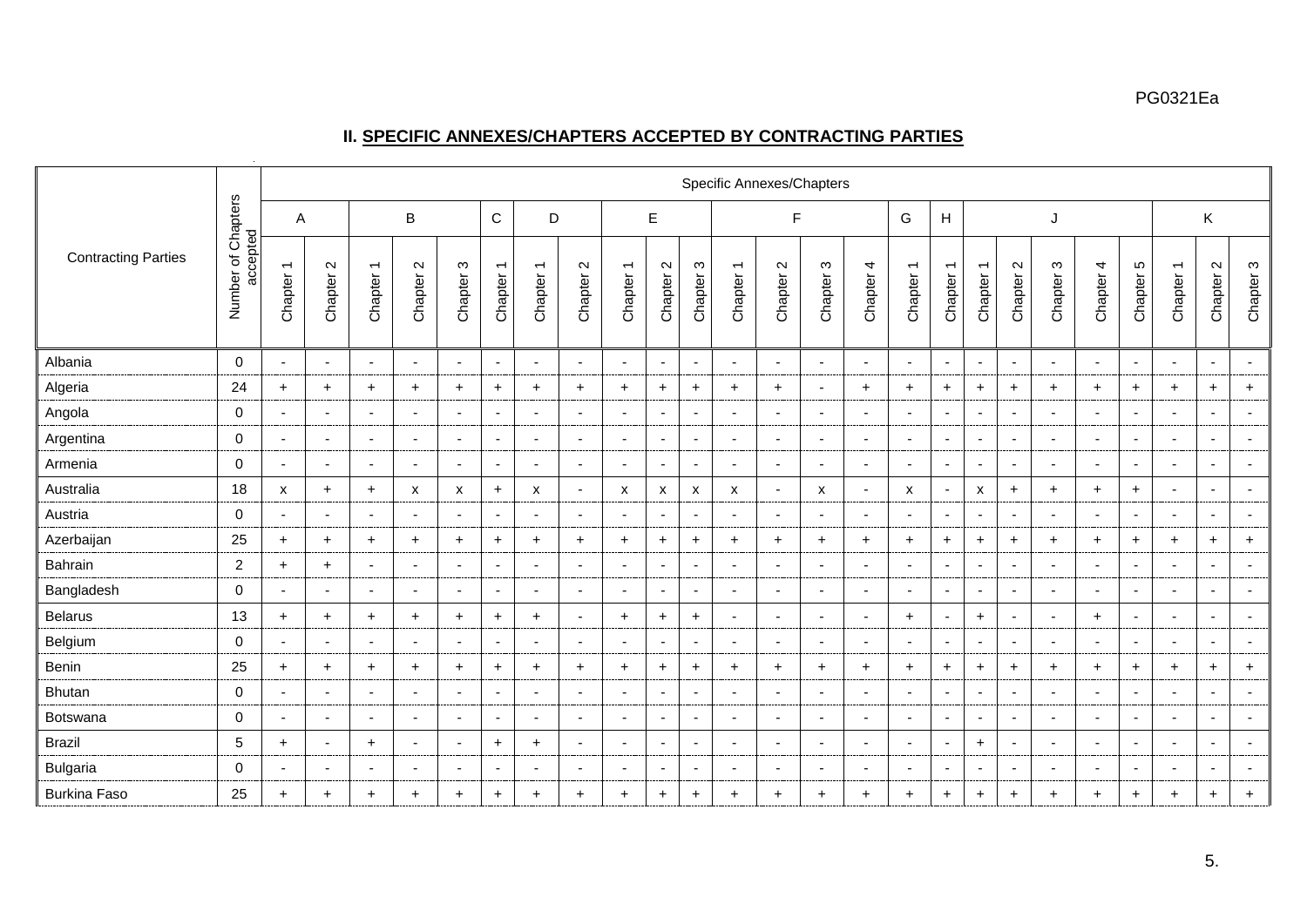|                            |                       |                                                  |                              |                          |                                           |                          |                          |                          |                                 |                                                  |                                           |                          | Specific Annexes/Chapters |                               |                          |                          |                          |                                                  |                                                  |                          |                |                          |                          |                          |                                |                          |
|----------------------------|-----------------------|--------------------------------------------------|------------------------------|--------------------------|-------------------------------------------|--------------------------|--------------------------|--------------------------|---------------------------------|--------------------------------------------------|-------------------------------------------|--------------------------|---------------------------|-------------------------------|--------------------------|--------------------------|--------------------------|--------------------------------------------------|--------------------------------------------------|--------------------------|----------------|--------------------------|--------------------------|--------------------------|--------------------------------|--------------------------|
|                            | Chapters              | A                                                |                              |                          | B                                         |                          | $\mathsf{C}$             | D                        |                                 |                                                  | E                                         |                          |                           | F                             |                          |                          | G                        | $\boldsymbol{\mathsf{H}}$                        |                                                  |                          | J              |                          |                          |                          | K.                             |                          |
| <b>Contracting Parties</b> | accepted<br>Number of | $\overline{\phantom{0}}$<br>Chapter <sup>-</sup> | $\mathbf{\Omega}$<br>Chapter | Chapter 1                | $\mathbf{\Omega}$<br>Chapter <sup>2</sup> | S<br>Chapter             | Chapter 1                | Chapter 1                | $\boldsymbol{\sim}$<br>Chapter: | $\overline{\phantom{0}}$<br>Chapter <sup>-</sup> | $\mathbf{\Omega}$<br>Chapter <sup>:</sup> | က<br>Chapter:            | Chapter 1                 | $\mathbf{\Omega}$<br>Chapter: | S<br>Chapter             | Chapter 4                | Chapter 1                | $\overline{\phantom{m}}$<br>Chapter <sup>-</sup> | $\overline{\phantom{0}}$<br>Chapter <sup>-</sup> | $\sim$<br>Chapter:       | S<br>Chapter:  | Chapter 4                | 5<br>Chapter !           | Chapter 1                | $\sim$<br>Chapter <sup>2</sup> | Chapter 3                |
| Cambodia                   | $\sqrt{3}$            |                                                  | $\ddot{}$                    | $+$                      | $\blacksquare$                            | $\overline{\phantom{a}}$ | $+$                      | $\blacksquare$           | $\overline{\phantom{a}}$        |                                                  | $\overline{\phantom{a}}$                  | $\sim$                   | $\blacksquare$            | $\blacksquare$                | $\overline{\phantom{a}}$ | $\overline{\phantom{a}}$ |                          | $\overline{\phantom{a}}$                         | $\overline{\phantom{a}}$                         | $\overline{\phantom{a}}$ |                | $\sim$                   | $\overline{\phantom{a}}$ | $\overline{\phantom{a}}$ | $\sim$                         | $\overline{\phantom{a}}$ |
| Cameroon                   | 25                    | $\ddot{}$                                        | $\ddot{}$                    | $\ddot{}$                | $\ddot{}$                                 | $\ddot{}$                | $\ddot{}$                | $+$                      | $\ddot{}$                       | $\ddot{}$                                        | $+$                                       | $\ddot{}$                | $\ddot{}$                 | $\ddot{}$                     | $\ddot{}$                | $\ddot{}$                | $+$                      | $+$                                              | $\ddot{}$                                        | $\ddot{}$                | $\ddot{}$      | $\ddot{}$                | $\ddot{}$                | $+$                      | $\ddot{}$                      | $+$                      |
| Canada                     | 15                    | X                                                | $\blacksquare$               | $+$                      | $\overline{\phantom{a}}$                  | X                        | x                        | $\blacksquare$           | $\overline{a}$                  | X                                                | X                                         | X                        | $\overline{\phantom{a}}$  | X                             | X                        | $+$                      | $\overline{\phantom{0}}$ | $+$                                              | X                                                | $\overline{\phantom{a}}$ | $\ddot{}$      | X                        | X                        | $\blacksquare$           | $\sim$                         | $\overline{\phantom{a}}$ |
| Cape Verde                 | $\mathbf 0$           |                                                  | ٠                            | $\blacksquare$           |                                           | ٠                        | $\blacksquare$           | $\blacksquare$           | $\blacksquare$                  |                                                  | $\blacksquare$                            | $\overline{\phantom{a}}$ | $\overline{\phantom{a}}$  | $\overline{\phantom{a}}$      | <b>.</b>                 | $\sim$                   | $\overline{\phantom{0}}$ | $\blacksquare$                                   | $\blacksquare$                                   | $\blacksquare$           |                | $\overline{\phantom{a}}$ | $\overline{\phantom{a}}$ |                          | $\blacksquare$                 | $\blacksquare$           |
| China                      | 5                     | $\sim$                                           | $\overline{\phantom{a}}$     | $\sim$                   | $\overline{\phantom{a}}$                  | $\overline{\phantom{a}}$ | $\sim$                   | $\mathsf{x}$             | X                               | $\sim$                                           | $\sim$                                    | $\sim$                   | $\mathsf{x}$              | X                             | $\overline{\phantom{a}}$ | $\sim$                   | X                        | $\overline{\phantom{a}}$                         | $\overline{\phantom{a}}$                         | $\sim$                   | $\overline{a}$ | $\sim$                   | $\sim$                   | $\overline{a}$           | $\sim$                         | $\sim$                   |
| Comoros                    | 25                    | $+$                                              | $\ddot{}$                    | $+$                      | $\ddot{}$                                 | $+$                      | $\ddot{}$                | $+$                      | $+$                             | $+$                                              | $+$                                       | $\ddot{}$                | $+$                       | $+$                           | $+$                      | $+$                      | $+$                      | $+$                                              | $+$                                              | $+$                      | $\ddot{}$      | $+$                      | $\ddot{}$                | $+$                      | $+$                            | $+$                      |
| Congo (Rep. of the)        | 25                    | $+$                                              | $\ddot{}$                    | $+$                      | $+$                                       | $\ddot{}$                | $+$                      | $+$                      | $+$                             | $\ddot{}$                                        | $+$                                       | $\ddot{}$                | $+$                       | $+$                           | $\ddot{}$                | $+$                      | $+$                      | $+$                                              | $+$                                              | $\ddot{}$                | $\ddot{}$      | $+$                      | $\ddot{}$                | $+$                      | $\ddot{}$                      | $+$                      |
| Congo (Dem. Rep. of the)   | $\sim$                |                                                  | $\overline{\phantom{a}}$     | $\blacksquare$           |                                           | $\overline{\phantom{a}}$ | $\overline{\phantom{a}}$ | $\overline{\phantom{a}}$ | $\blacksquare$                  |                                                  | $\overline{\phantom{a}}$                  | $\overline{\phantom{a}}$ | $\overline{\phantom{a}}$  | $\blacksquare$                | $\overline{\phantom{0}}$ | $\overline{\phantom{a}}$ |                          | $\blacksquare$                                   | $\blacksquare$                                   | $\blacksquare$           |                | $\sim$                   | $\overline{\phantom{a}}$ |                          | $\overline{\phantom{a}}$       | $\overline{\phantom{a}}$ |
| Cook Islands               | $\mathbf 0$           | $\overline{\phantom{a}}$                         | $\blacksquare$               | $\blacksquare$           | $\blacksquare$                            | $\blacksquare$           | $\overline{\phantom{a}}$ | $\blacksquare$           | $\overline{\phantom{a}}$        | $\overline{\phantom{a}}$                         | $\overline{\phantom{a}}$                  | $\overline{\phantom{a}}$ | $\overline{\phantom{a}}$  | $\overline{a}$                | $\overline{\phantom{a}}$ | $\sim$                   | $\overline{\phantom{a}}$ | $\overline{\phantom{a}}$                         | $\overline{\phantom{a}}$                         | $\overline{\phantom{a}}$ |                | $\sim$                   |                          | $\blacksquare$           | $\overline{\phantom{a}}$       | $\sim$                   |
| Côte d'Ivoire              | 25                    | $\ddot{}$                                        | $\ddot{}$                    | $+$                      | $\ddot{}$                                 | $\ddot{}$                | $\ddot{}$                | $\ddot{}$                | $\ddot{}$                       | $\ddot{}$                                        | $\ddot{}$                                 | $\ddot{}$                | $\ddot{}$                 | $\ddot{}$                     | $\ddot{}$                | $+$                      | $\ddot{}$                | $\ddot{}$                                        | $\ddot{}$                                        | $\ddot{}$                | $\ddot{}$      | $+$                      | $\ddot{}$                | $+$                      | $\ddot{}$                      | $+$                      |
| Croatia                    | $\mathbf 0$           | $\sim$                                           | $\overline{\phantom{a}}$     | $\blacksquare$           | $\sim$                                    | $\overline{\phantom{a}}$ | $\overline{\phantom{a}}$ | $\sim$                   | $\overline{\phantom{a}}$        | $\overline{\phantom{a}}$                         | $\blacksquare$                            | $\overline{\phantom{a}}$ | $\overline{\phantom{a}}$  | $\overline{\phantom{a}}$      | <b>.</b>                 | $\blacksquare$           | $\overline{\phantom{a}}$ | $\sim$                                           | $\overline{\phantom{a}}$                         | $\blacksquare$           | ۰.             | $\sim$                   | $\overline{\phantom{a}}$ | $\overline{\phantom{a}}$ | $\sim$                         | $\overline{\phantom{a}}$ |
| Cuba                       | $\mathbf 0$           | $\sim$                                           | $\blacksquare$               | $\blacksquare$           | $\blacksquare$                            | $\blacksquare$           | $\overline{\phantom{a}}$ | $\blacksquare$           | $\blacksquare$                  | $\overline{\phantom{a}}$                         | $\overline{\phantom{a}}$                  | $\sim$                   | $\overline{\phantom{a}}$  | $\overline{a}$                | $\overline{\phantom{a}}$ | $\blacksquare$           | $\overline{\phantom{a}}$ | $\blacksquare$                                   | $\overline{\phantom{a}}$                         | $\overline{\phantom{a}}$ |                | $\sim$                   | $\overline{\phantom{a}}$ | $\blacksquare$           | $\sim$                         | $\blacksquare$           |
| Cyprus                     | $\mathbf 0$           | $\overline{\phantom{a}}$                         | $\overline{\phantom{a}}$     | $\blacksquare$           | $\overline{\phantom{a}}$                  | $\overline{\phantom{a}}$ | $\sim$                   | $\blacksquare$           | $\blacksquare$                  | $\overline{\phantom{a}}$                         | $\overline{\phantom{a}}$                  | $\sim$                   | $\blacksquare$            | $\overline{\phantom{a}}$      | <b>.</b>                 | $\blacksquare$           | $\overline{\phantom{a}}$ | $\blacksquare$                                   | $\overline{\phantom{a}}$                         | $\overline{\phantom{a}}$ |                | $\overline{\phantom{a}}$ | $\overline{\phantom{a}}$ | $\blacksquare$           | $\blacksquare$                 | $\overline{\phantom{a}}$ |
| Czech Republic             | $\mathbf 0$           | $\overline{a}$                                   | $\overline{\phantom{a}}$     | $\overline{\phantom{a}}$ | $\overline{\phantom{a}}$                  | $\overline{\phantom{a}}$ | $\overline{\phantom{a}}$ | $\blacksquare$           | $\overline{\phantom{a}}$        |                                                  | $\overline{\phantom{a}}$                  | $\sim$                   | $\overline{\phantom{a}}$  | $\overline{\phantom{a}}$      | $\overline{\phantom{0}}$ | $\blacksquare$           |                          | $\overline{\phantom{a}}$                         | $\overline{\phantom{a}}$                         | $\overline{\phantom{a}}$ |                | $\sim$                   | $\overline{\phantom{a}}$ | $\overline{\phantom{0}}$ | $\overline{\phantom{a}}$       | $\overline{\phantom{a}}$ |
| Denmark                    | $\mathsf{O}\xspace$   |                                                  | $\overline{\phantom{a}}$     | $\overline{\phantom{a}}$ |                                           | $\blacksquare$           | $\overline{\phantom{a}}$ | $\blacksquare$           |                                 | $\overline{\phantom{a}}$                         | $\overline{\phantom{a}}$                  | $\overline{\phantom{a}}$ | $\overline{\phantom{a}}$  |                               | $\overline{\phantom{a}}$ | $\blacksquare$           |                          | $\overline{\phantom{a}}$                         | $\overline{\phantom{a}}$                         | $\overline{\phantom{a}}$ |                | $\blacksquare$           | $\overline{\phantom{a}}$ | $\blacksquare$           | $\overline{\phantom{a}}$       | $\blacksquare$           |
| Dominican Republic         | $\mathbf 0$           | $\sim$                                           | $\overline{\phantom{a}}$     | $\sim$                   | $\overline{\phantom{a}}$                  | $\overline{\phantom{a}}$ | $\overline{\phantom{a}}$ | $\blacksquare$           | $\overline{\phantom{a}}$        | $\overline{\phantom{a}}$                         | $\blacksquare$                            | $\overline{\phantom{a}}$ | $\overline{\phantom{a}}$  | $\blacksquare$                | $\blacksquare$           | $\sim$                   | $\overline{\phantom{a}}$ | $\overline{\phantom{a}}$                         | $\overline{\phantom{a}}$                         | $\blacksquare$           | $\overline{a}$ | $\sim$                   | $\sim$                   | $\overline{\phantom{a}}$ | $\sim$                         | $\overline{\phantom{a}}$ |
| Egypt                      | 25                    | $+$                                              | $\ddot{}$                    | $\ddot{}$                | $\ddot{}$                                 | $\ddot{}$                | $\ddot{}$                | $+$                      | $+$                             | $\ddot{}$                                        | $\ddot{}$                                 | $\ddot{}$                | $+$                       | $+$                           | $\ddot{}$                | $+$                      | $+$                      | $+$                                              | $+$                                              | $\ddot{}$                | $\ddot{}$      | $\ddot{}$                | х                        | $+$                      | $\pmb{\chi}$                   | $+$                      |
| Estonia                    | 0                     | $\overline{a}$                                   | ٠                            | $\blacksquare$           |                                           | ٠                        | $\overline{\phantom{a}}$ | $\blacksquare$           | $\overline{\phantom{a}}$        | $\overline{a}$                                   | $\blacksquare$                            | $\overline{\phantom{a}}$ | $\overline{\phantom{a}}$  | $\overline{\phantom{a}}$      | <b>.</b>                 | $\blacksquare$           |                          | $\blacksquare$                                   | $\overline{\phantom{a}}$                         | $\blacksquare$           |                | $\overline{\phantom{a}}$ | $\overline{\phantom{a}}$ | $\blacksquare$           | $\blacksquare$                 | $\overline{\phantom{a}}$ |
| Eswatini                   | $\mathbf 0$           |                                                  | $\overline{\phantom{a}}$     | $\overline{\phantom{a}}$ |                                           | $\overline{\phantom{a}}$ | $\mathbf{u}$             | $\sim$                   | ۰                               | $\overline{\phantom{a}}$                         | $\overline{\phantom{a}}$                  | $\overline{\phantom{a}}$ | $\blacksquare$            | $\overline{\phantom{a}}$      | $\overline{\phantom{0}}$ | $\overline{a}$           |                          | $\blacksquare$                                   | $\overline{\phantom{a}}$                         | $\blacksquare$           |                | $\overline{\phantom{a}}$ | $\overline{\phantom{a}}$ |                          | $\overline{\phantom{a}}$       |                          |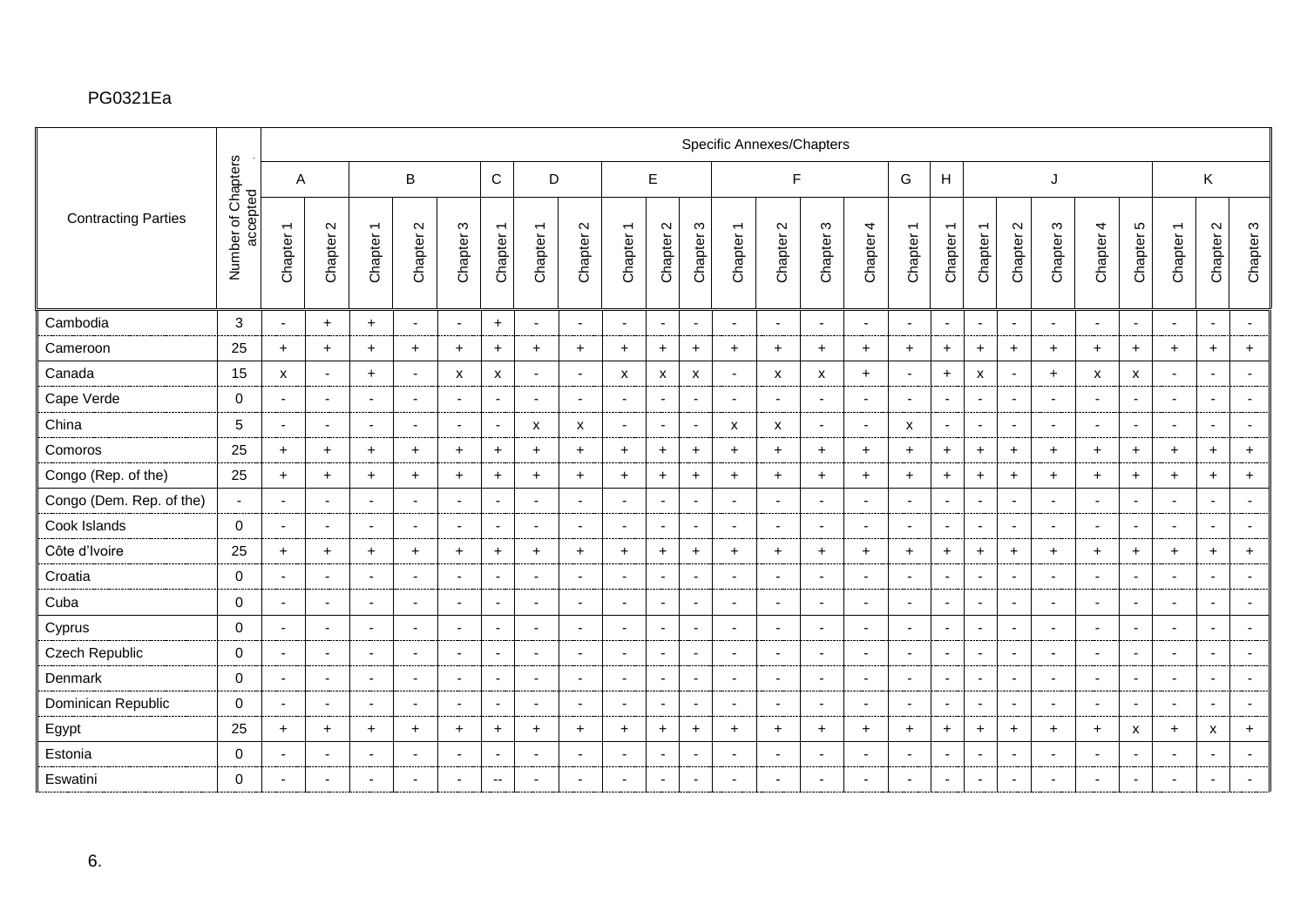|                            |                                |                          |                               |                          |                          |                          |                          |                           |                          |                                                  |                                           |                            | Specific Annexes/Chapters |                          |                          |                          |                          |                          |                          |                          |                          |                          |                          |                          |                          |                          |
|----------------------------|--------------------------------|--------------------------|-------------------------------|--------------------------|--------------------------|--------------------------|--------------------------|---------------------------|--------------------------|--------------------------------------------------|-------------------------------------------|----------------------------|---------------------------|--------------------------|--------------------------|--------------------------|--------------------------|--------------------------|--------------------------|--------------------------|--------------------------|--------------------------|--------------------------|--------------------------|--------------------------|--------------------------|
|                            |                                | Α                        |                               |                          | $\sf B$                  |                          | $\mathbf C$              | D                         |                          |                                                  | $\mathsf E$                               |                            |                           | F                        |                          |                          | G                        | H                        |                          |                          | J                        |                          |                          |                          | K                        |                          |
| <b>Contracting Parties</b> | Number of Chapters<br>accepted | Chapter 1                | $\mathbf{\Omega}$<br>Chapter: | Chapter 1                | Chapter 2                | $\infty$<br>Chapter:     | Chapter 1                | Chapter 1                 | Chapter 2                | $\overline{\phantom{0}}$<br>Chapter <sup>-</sup> | $\mathbf{\Omega}$<br>Chapter <sup>2</sup> | $\mathfrak{S}$<br>Chapter: | Chapter 1                 | Chapter 2                | $\infty$<br>Chapter:     | Chapter 4                | Chapter 1                | Chapter 1                | Chapter 1                | Chapter 2                | $\infty$<br>Chapter:     | Chapter 4                | 5<br>Chapter:            | Chapter 1                | Chapter 2                | Chapter 3                |
| European Union             | $\mathbf 0$                    | $\sim$                   | $\overline{\phantom{a}}$      | $\sim$                   | $\overline{\phantom{a}}$ | $\overline{\phantom{a}}$ | $\overline{\phantom{a}}$ | $\overline{\phantom{a}}$  | $\overline{\phantom{a}}$ | $\overline{\phantom{a}}$                         | $\overline{\phantom{a}}$                  | $\overline{\phantom{a}}$   | $\sim$                    | $\sim$                   | $\overline{\phantom{a}}$ | $\sim$                   | $\overline{\phantom{a}}$ | $\sim$                   | $\blacksquare$           | $\blacksquare$           | $\sim$                   | $\sim$                   | $\overline{\phantom{a}}$ | $\overline{\phantom{a}}$ | $\blacksquare$           | $\blacksquare$           |
| Fiji                       | $\mathbf 0$                    | $\overline{\phantom{a}}$ | <b>1</b>                      | $\overline{\phantom{a}}$ | $\overline{\phantom{a}}$ |                          | $\overline{\phantom{a}}$ | $\overline{\phantom{a}}$  | $\overline{\phantom{a}}$ |                                                  | $\overline{\phantom{a}}$                  | $\overline{\phantom{a}}$   | $\overline{\phantom{a}}$  | $\overline{\phantom{a}}$ | $\overline{\phantom{a}}$ | $\blacksquare$           | $\overline{\phantom{a}}$ | $\overline{\phantom{a}}$ | $\sim$                   | $\overline{\phantom{a}}$ |                          | $\overline{\phantom{a}}$ |                          | $\blacksquare$           | $\overline{\phantom{a}}$ | $\overline{\phantom{a}}$ |
| Finland                    | $\mathbf 0$                    | $\overline{\phantom{0}}$ | $\overline{\phantom{a}}$      | $\overline{\phantom{a}}$ | $\overline{\phantom{a}}$ | $\overline{\phantom{a}}$ | $\overline{\phantom{a}}$ | $\overline{\phantom{a}}$  | $\blacksquare$           | $\overline{\phantom{a}}$                         | $\overline{\phantom{a}}$                  | $\overline{\phantom{a}}$   | $\overline{\phantom{a}}$  | $\overline{\phantom{a}}$ | $\overline{\phantom{a}}$ | $\sim$                   | $\overline{\phantom{a}}$ | $\overline{\phantom{a}}$ | $\overline{\phantom{a}}$ | $\overline{\phantom{a}}$ |                          | $\sim$                   | $\overline{\phantom{a}}$ | $\overline{\phantom{a}}$ | $\sim$                   | $\overline{\phantom{a}}$ |
| France                     | $\Omega$                       | $\blacksquare$           |                               | $\overline{a}$           | $\overline{\phantom{a}}$ |                          | $\blacksquare$           | $\overline{a}$            | $\overline{\phantom{a}}$ |                                                  | $\overline{\phantom{a}}$                  | $\overline{\phantom{a}}$   | $\overline{a}$            | $\overline{\phantom{a}}$ |                          | $\blacksquare$           | $\overline{\phantom{a}}$ | $\overline{\phantom{a}}$ | $\overline{\phantom{a}}$ | $\blacksquare$           |                          | $\sim$                   |                          | $\overline{\phantom{a}}$ | $\sim$                   | $\sim$                   |
| Gabon                      | 25                             | $+$                      | $\ddot{}$                     | $+$                      | $+$                      | $\ddot{}$                | $+$                      | $+$                       | $+$                      | $\ddot{}$                                        | $+$                                       | $\ddot{}$                  | $+$                       | $\ddot{}$                | $\ddot{}$                | $+$                      | $\ddot{}$                | $\ddot{}$                | $+$                      | $\ddot{}$                | $\ddot{}$                | $+$                      | $\ddot{}$                | $+$                      | $+$                      | $+$                      |
| Georgia                    | $\mathbf 0$                    | $\overline{\phantom{a}}$ | $\overline{\phantom{a}}$      | $\sim$                   | $\sim$                   | $\overline{\phantom{a}}$ | $\blacksquare$           | $\sim$                    | $\overline{\phantom{a}}$ | $\overline{\phantom{a}}$                         | $\overline{\phantom{0}}$                  | $\overline{a}$             | $\sim$                    | $\overline{\phantom{a}}$ | $\overline{\phantom{0}}$ | $\sim$                   | $\overline{\phantom{a}}$ | $\overline{\phantom{a}}$ | $\sim$                   | $\overline{a}$           |                          | $\sim$                   | $\sim$                   | $\blacksquare$           | $\sim$                   | $\overline{\phantom{a}}$ |
| Germany                    | $\mathbf 0$                    | $\blacksquare$           | $\overline{\phantom{a}}$      | $\sim$                   | $\overline{\phantom{a}}$ | $\overline{\phantom{a}}$ | $\blacksquare$           | $\sim$                    | $\blacksquare$           | $\overline{\phantom{a}}$                         | $\overline{\phantom{a}}$                  | $\overline{\phantom{a}}$   | $\overline{\phantom{a}}$  | $\overline{\phantom{a}}$ | $\overline{\phantom{a}}$ | $\sim$                   | $\blacksquare$           | $\sim$                   | $\overline{\phantom{a}}$ | $\overline{\phantom{a}}$ |                          | $\sim$                   | $\overline{\phantom{a}}$ | $\blacksquare$           | $\sim$                   | $\sim$                   |
| Ghana                      | 6                              | X                        | $\overline{\phantom{a}}$      | $\ddot{}$                | $\overline{\phantom{a}}$ | $\overline{\phantom{a}}$ | $+$                      | $\boldsymbol{\mathsf{x}}$ | $\overline{\phantom{a}}$ | X                                                | $\overline{\phantom{a}}$                  | $\overline{\phantom{a}}$   | $\blacksquare$            | $\overline{\phantom{a}}$ | $\overline{\phantom{a}}$ | $\blacksquare$           | $\overline{\phantom{a}}$ | $\blacksquare$           | $\blacksquare$           | $\blacksquare$           |                          | $\blacksquare$           | $\ddot{}$                | $\blacksquare$           | $\blacksquare$           | $\overline{\phantom{a}}$ |
| Greece                     | $\mathbf 0$                    | $\overline{\phantom{0}}$ |                               | $\blacksquare$           | $\overline{\phantom{0}}$ |                          | $\overline{\phantom{a}}$ | $\overline{\phantom{a}}$  | $\overline{\phantom{a}}$ |                                                  | $\blacksquare$                            | $\overline{\phantom{a}}$   | $\overline{\phantom{a}}$  | $\overline{\phantom{a}}$ |                          | $\blacksquare$           | $\overline{\phantom{a}}$ | $\overline{\phantom{a}}$ | $\overline{\phantom{a}}$ | $\blacksquare$           |                          | $\overline{\phantom{a}}$ | $\overline{\phantom{a}}$ | $\overline{\phantom{0}}$ | $\overline{\phantom{a}}$ | $\overline{\phantom{a}}$ |
| Guatemala                  | $\mathbf 0$                    |                          | $\overline{\phantom{a}}$      |                          | $\overline{\phantom{a}}$ | $\overline{\phantom{a}}$ | $\overline{\phantom{a}}$ | $\blacksquare$            | $\blacksquare$           | $\overline{\phantom{a}}$                         | $\overline{\phantom{a}}$                  | $\overline{\phantom{a}}$   | $\blacksquare$            | $\overline{\phantom{a}}$ | $\overline{\phantom{a}}$ | $\blacksquare$           | $\overline{\phantom{a}}$ | $\sim$                   | $\overline{\phantom{a}}$ | $\overline{\phantom{a}}$ |                          | $\blacksquare$           | $\overline{\phantom{a}}$ |                          | $\sim$                   | $\overline{\phantom{a}}$ |
| Hungary                    | $\mathbf 0$                    | $\sim$                   | $\blacksquare$                | $\overline{\phantom{a}}$ | $\overline{\phantom{a}}$ | $\blacksquare$           | $\blacksquare$           | $\sim$                    | $\blacksquare$           | $\overline{\phantom{a}}$                         | $\blacksquare$                            | $\blacksquare$             | $\sim$                    | $\overline{\phantom{a}}$ | $\blacksquare$           | $\sim$                   | $\overline{\phantom{a}}$ | $\sim$                   | $\sim$                   | $\sim$                   | $\overline{\phantom{a}}$ | $\sim$                   | $\overline{\phantom{a}}$ | $\blacksquare$           | $\sim$                   | $\overline{\phantom{a}}$ |
| Iceland                    | $\mathbf 0$                    | $\overline{\phantom{a}}$ |                               | $\blacksquare$           | $\blacksquare$           |                          | $\blacksquare$           | $\sim$                    | $\blacksquare$           |                                                  | $\blacksquare$                            | $\blacksquare$             | $\blacksquare$            | $\overline{\phantom{a}}$ | $\blacksquare$           | $\blacksquare$           | $\overline{a}$           | $\blacksquare$           | $\blacksquare$           | $\blacksquare$           |                          | $\sim$                   | $\overline{\phantom{a}}$ | $\blacksquare$           | $\blacksquare$           | $\sim$                   |
| India                      | $\mathbf 0$                    | $\overline{\phantom{a}}$ | $\blacksquare$                | $\blacksquare$           | $\overline{\phantom{a}}$ | $\overline{\phantom{a}}$ | $\overline{\phantom{a}}$ | $\sim$                    | $\overline{\phantom{a}}$ | $\overline{\phantom{a}}$                         | $\overline{\phantom{a}}$                  | $\overline{\phantom{a}}$   | $\blacksquare$            | $\overline{\phantom{a}}$ | $\blacksquare$           | $\sim$                   | $\sim$                   | $\sim$                   | $\blacksquare$           | $\blacksquare$           | $\overline{a}$           | $\sim$                   | $\sim$                   | $\blacksquare$           | $\blacksquare$           | $\blacksquare$           |
| Indonesia                  | $\mathbf 0$                    | $\overline{\phantom{a}}$ | $\overline{\phantom{a}}$      | $\sim$                   | $\sim$                   | $\overline{\phantom{0}}$ | $\blacksquare$           | $\sim$                    | $\overline{\phantom{a}}$ | ۰.                                               | $\blacksquare$                            | $\overline{\phantom{a}}$   | $\sim$                    | $\overline{\phantom{a}}$ | $\overline{\phantom{a}}$ | $\sim$                   | $\overline{\phantom{a}}$ | $\sim$                   | $\sim$                   | $\sim$                   |                          | $\sim$                   | $\overline{\phantom{a}}$ | $\blacksquare$           | $\blacksquare$           | $\sim$                   |
| Iran                       | $\mathbf 0$                    |                          |                               | $\overline{\phantom{a}}$ | $\blacksquare$           |                          | $\blacksquare$           | $\overline{\phantom{a}}$  | $\blacksquare$           |                                                  | $\blacksquare$                            | $\overline{\phantom{a}}$   | $\blacksquare$            | $\overline{\phantom{a}}$ | $\overline{\phantom{a}}$ | $\blacksquare$           |                          | $\blacksquare$           | $\blacksquare$           | $\blacksquare$           |                          | $\overline{\phantom{a}}$ |                          |                          | $\blacksquare$           | $\blacksquare$           |
| Ireland                    | $\mathbf 0$                    | $\overline{a}$           | $\overline{a}$                | $\overline{\phantom{a}}$ | $\overline{\phantom{a}}$ | $\overline{\phantom{a}}$ | $\overline{\phantom{a}}$ | $\sim$                    | $\blacksquare$           | $\overline{\phantom{a}}$                         | $\blacksquare$                            | $\blacksquare$             | $\sim$                    | $\overline{\phantom{a}}$ | $\overline{\phantom{a}}$ | $\overline{\phantom{a}}$ | $\overline{\phantom{a}}$ | $\sim$                   | $\blacksquare$           | $\overline{\phantom{a}}$ |                          | $\sim$                   | $\overline{\phantom{a}}$ | $\blacksquare$           | $\blacksquare$           | $\blacksquare$           |
| Italy                      | $\mathbf 0$                    | $\blacksquare$           | $\overline{\phantom{a}}$      | $\sim$                   | $\overline{\phantom{a}}$ | $\overline{\phantom{a}}$ | $\blacksquare$           | $\sim$                    | $\blacksquare$           | $\overline{\phantom{a}}$                         | $\overline{\phantom{a}}$                  | $\overline{\phantom{a}}$   | $\sim$                    | $\overline{\phantom{a}}$ | $\overline{a}$           | $\sim$                   | $\blacksquare$           | $\overline{\phantom{a}}$ | $\overline{\phantom{a}}$ | $\sim$                   | $\overline{\phantom{a}}$ | $\sim$                   | $\overline{\phantom{a}}$ | $\overline{\phantom{a}}$ | $\blacksquare$           | $\sim$                   |
| Jamaica                    | $\mathbf 0$                    | $\blacksquare$           | $\overline{\phantom{a}}$      | $\overline{\phantom{a}}$ | $\overline{\phantom{a}}$ | $\overline{\phantom{a}}$ | $\blacksquare$           | $\sim$                    | $\blacksquare$           | $\overline{\phantom{a}}$                         | $\overline{\phantom{a}}$                  | $\blacksquare$             | $\sim$                    | $\overline{\phantom{a}}$ | $\overline{\phantom{a}}$ | $\sim$                   | $\overline{\phantom{a}}$ | $\blacksquare$           | $\blacksquare$           | $\blacksquare$           | $\overline{\phantom{0}}$ | $\sim$                   | $\overline{\phantom{a}}$ | $\blacksquare$           | $\sim$                   | $\blacksquare$           |
| Japan                      | 13                             | $+$                      | X                             | $\ddot{}$                | $\sim$                   | X                        | $+$                      | X                         | $\overline{\phantom{a}}$ | X                                                | $+$                                       | $\overline{a}$             | $\overline{\phantom{a}}$  |                          |                          | $\overline{\phantom{a}}$ | X                        | X                        | X                        | $\blacksquare$           | $\ddot{}$                | X                        | $\overline{\phantom{a}}$ | $\overline{a}$           | $\sim$                   |                          |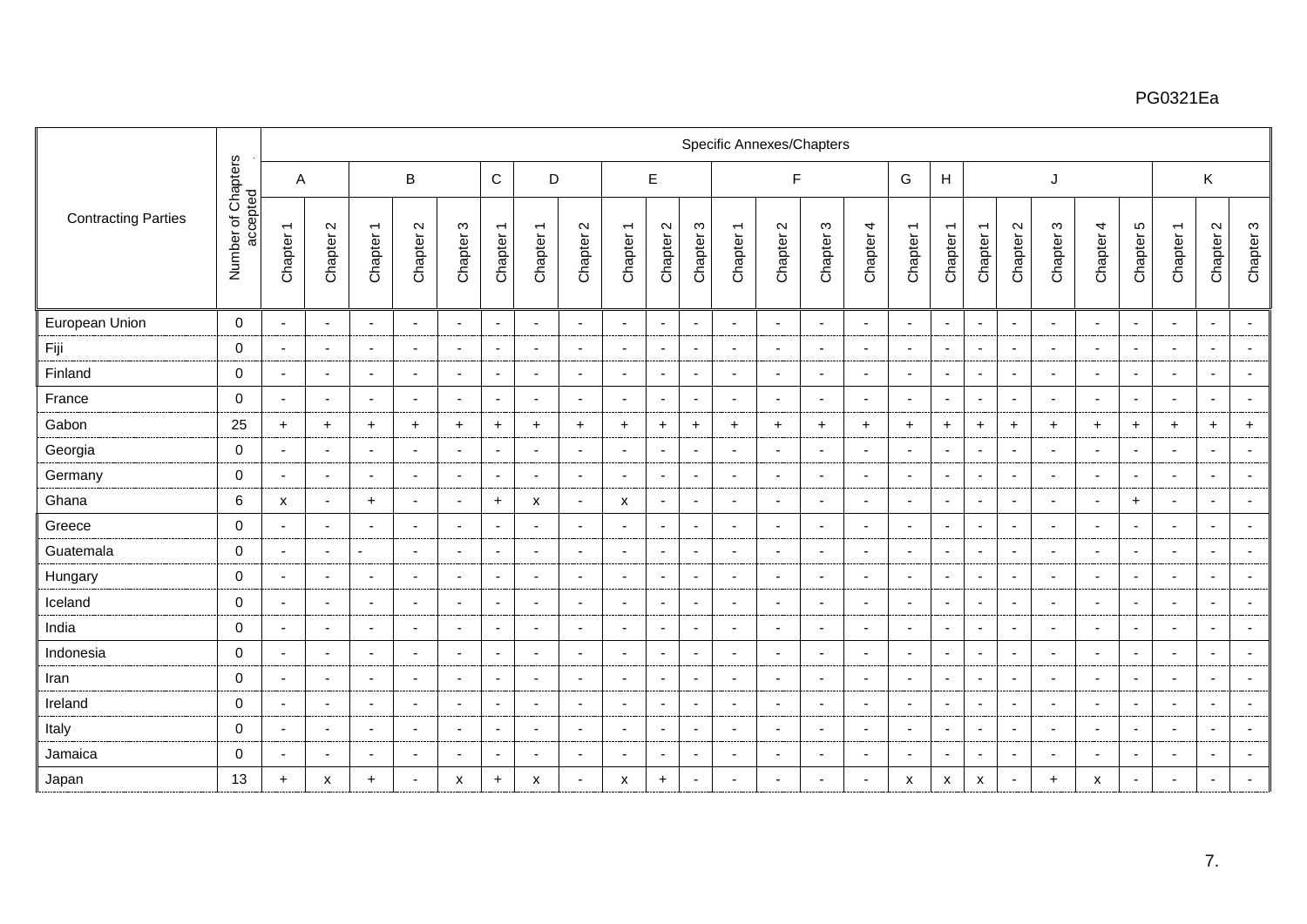|                                     |                                |                |                           |                          |                          |                           |                          |                          |                          |                          |                               |                          | Specific Annexes/Chapters |                          |                           |                          |                          |                          |                          |                          |                          |                          |                          |                          |                           |                          |
|-------------------------------------|--------------------------------|----------------|---------------------------|--------------------------|--------------------------|---------------------------|--------------------------|--------------------------|--------------------------|--------------------------|-------------------------------|--------------------------|---------------------------|--------------------------|---------------------------|--------------------------|--------------------------|--------------------------|--------------------------|--------------------------|--------------------------|--------------------------|--------------------------|--------------------------|---------------------------|--------------------------|
|                                     |                                | A              |                           |                          | $\mathsf B$              |                           | $\mathsf{C}$             | D                        |                          |                          | E                             |                          |                           | F                        |                           |                          | G                        | H                        |                          |                          | J                        |                          |                          |                          | Κ                         |                          |
| <b>Contracting Parties</b>          | Number of Chapters<br>accepted | Chapter 1      | $\sim$<br>Chapter:        | Chapter 1                | Chapter 2                | S<br>Chapter:             | Chapter 1                | Chapter 1                | Chapter 2                | Chapter 1                | $\mathbf{\Omega}$<br>Chapter: | Chapter 3                | Chapter 1                 | Chapter 2                | S<br>Chapter:             | Chapter 4                | Chapter 1                | Chapter 1                | Chapter 1                | $\sim$<br>Chapter:       | $\infty$<br>Chapter:     | Chapter 4                | 5<br>Chapter !           | Chapter 1                | Chapter 2                 | Chapter 3                |
| Jordan                              | $\overline{7}$                 | x              | $\boldsymbol{\mathsf{x}}$ | $+$                      | $\sim$                   | $\ddot{}$                 | $+$                      | $\sim$                   | $\sim$                   | $\overline{a}$           | $\overline{\phantom{a}}$      | $\sim$                   | $\overline{\phantom{a}}$  | $\sim$                   | $\overline{\phantom{a}}$  | $\sim$                   | X                        | $+$                      | $\overline{\phantom{a}}$ | $\blacksquare$           | $\overline{\phantom{a}}$ | $\sim$                   | $\sim$                   | $\overline{a}$           | $\overline{\phantom{a}}$  | $\blacksquare$           |
| Kazakhstan                          | 21                             | $+$            | $+$                       | $+$                      | $\ddot{}$                | $\ddot{}$                 | $\ddot{}$                | $+$                      | $+$                      | $+$                      | $\ddot{}$                     | $\overline{\phantom{a}}$ | $+$                       | $+$                      | $\overline{\phantom{a}}$  | $+$                      | $+$                      | $\overline{\phantom{a}}$ | $+$                      | $\blacksquare$           | $\ddot{}$                | $+$                      | $\ddot{}$                | $+$                      | $\ddot{}$                 | $+$                      |
| Kenya                               | $\mathbf 0$                    |                | $\overline{\phantom{a}}$  | $\sim$                   |                          | <b>.</b>                  | $\overline{a}$           | $\sim$                   |                          | $\overline{\phantom{a}}$ | $\overline{\phantom{a}}$      | $\overline{\phantom{a}}$ | $\sim$                    | $\overline{\phantom{a}}$ | <b>.</b>                  | $\sim$                   |                          | $\blacksquare$           | $\overline{\phantom{a}}$ | $\blacksquare$           |                          | $\sim$                   | $\overline{\phantom{a}}$ | $\overline{\phantom{a}}$ | $\sim$                    | $\sim$                   |
| Kiribati                            | $\mathsf{O}\xspace$            | $\blacksquare$ | ٠                         | $\blacksquare$           | $\blacksquare$           | ٠                         | $\overline{\phantom{a}}$ | $\overline{\phantom{a}}$ | $\blacksquare$           |                          | $\overline{\phantom{a}}$      | $\blacksquare$           | $\overline{\phantom{a}}$  | $\blacksquare$           | ٠                         | $\overline{\phantom{a}}$ |                          | $\blacksquare$           | $\blacksquare$           | $\overline{\phantom{a}}$ |                          | $\overline{\phantom{a}}$ | $\overline{\phantom{a}}$ | $\blacksquare$           | $\blacksquare$            | $\blacksquare$           |
| Korea (Rep. of)                     | 14                             | x              | $\ddot{}$                 | $+$                      | $\overline{a}$           | $\boldsymbol{\mathsf{x}}$ | $\ddot{}$                | $\mathsf{x}$             | X                        | $\overline{a}$           | $+$                           | $\sim$                   | $\overline{\phantom{a}}$  | $\blacksquare$           | $\boldsymbol{\mathsf{x}}$ | $\sim$                   | x                        | $\sim$                   | $\sim$                   | $+$                      | $\ddot{}$                | $+$                      | X                        | $\overline{a}$           | $\sim$                    | $\sim$                   |
| Kosovo                              | $\mathbf 0$                    | $\sim$         | $\overline{\phantom{a}}$  | $\sim$                   | $\sim$                   | $\overline{\phantom{a}}$  | $\sim$                   | $\overline{\phantom{a}}$ |                          | <b>1</b>                 | $\overline{\phantom{a}}$      | $\overline{\phantom{a}}$ | ÷.                        | $\overline{\phantom{a}}$ | $\overline{\phantom{a}}$  | $\sim$                   | $\sim$                   | $\sim$                   | $\sim$                   | $\overline{\phantom{a}}$ |                          | $\overline{a}$           | $\overline{\phantom{a}}$ | $\overline{\phantom{a}}$ | $\sim$                    | $\sim$                   |
| Kuwait                              | $\overline{2}$                 | $+$            | $+$                       | $\sim$                   | $\blacksquare$           | $\overline{\phantom{a}}$  | $\overline{\phantom{a}}$ | $\blacksquare$           | $\overline{\phantom{a}}$ | $\blacksquare$           | $\overline{\phantom{a}}$      | $\overline{\phantom{a}}$ | $\overline{\phantom{a}}$  | $\overline{a}$           | $\overline{\phantom{a}}$  | $\sim$                   | $\overline{\phantom{a}}$ | $\blacksquare$           | $\overline{\phantom{a}}$ | $\blacksquare$           |                          | $\sim$                   | $\overline{\phantom{a}}$ | $\blacksquare$           | $\sim$                    | $\sim$                   |
| Kyrgyzstan                          | $\mathbf 0$                    |                | $\overline{\phantom{a}}$  | $\sim$                   | $\overline{\phantom{a}}$ | $\overline{\phantom{a}}$  | $\overline{\phantom{a}}$ | $\blacksquare$           | $\blacksquare$           | $\overline{\phantom{a}}$ | $\blacksquare$                | $\overline{\phantom{a}}$ | $\sim$                    | $\overline{\phantom{a}}$ | $\overline{\phantom{a}}$  | $\sim$                   | $\overline{\phantom{a}}$ | $\blacksquare$           | $\overline{\phantom{a}}$ | $\blacksquare$           |                          | $\sim$                   | $\overline{\phantom{a}}$ | $\blacksquare$           | $\blacksquare$            | $\overline{\phantom{a}}$ |
| Lao People's Democratic<br>Republic | 20                             | $+$            | $+$                       | $+$                      | $\ddot{}$                | $+$                       | $\blacksquare$           | $\ddot{}$                | $+$                      | $+$                      | $\ddot{}$                     | $\ddot{}$                | $+$                       | $+$                      | $+$                       | $+$                      | $+$                      | $\blacksquare$           | $+$                      | $\ddot{}$                | $\ddot{}$                | $+$                      | $\ddot{}$                | $\blacksquare$           | $\blacksquare$            | $\sim$                   |
| Latvia                              | $\mathbf 0$                    |                |                           | $\blacksquare$           |                          |                           | $\overline{\phantom{a}}$ | $\blacksquare$           |                          |                          | $\overline{\phantom{a}}$      | $\overline{\phantom{a}}$ | $\blacksquare$            |                          |                           | ٠                        |                          | $\blacksquare$           | $\blacksquare$           | $\blacksquare$           |                          | $\overline{\phantom{a}}$ |                          |                          | $\blacksquare$            | $\blacksquare$           |
| Lesotho                             | $\mathbf 0$                    |                | $\overline{\phantom{a}}$  | $\overline{\phantom{a}}$ |                          | $\overline{\phantom{a}}$  | $\overline{\phantom{a}}$ | $\blacksquare$           | $\blacksquare$           | $\overline{\phantom{a}}$ | $\overline{\phantom{a}}$      | $\overline{\phantom{a}}$ | $\overline{\phantom{a}}$  |                          | $\overline{\phantom{a}}$  | $\blacksquare$           |                          | $\overline{\phantom{a}}$ | $\overline{\phantom{a}}$ | $\overline{\phantom{a}}$ |                          | $\sim$                   | $\overline{\phantom{a}}$ | $\overline{\phantom{a}}$ | $\blacksquare$            | $\sim$                   |
| Liberia                             | 20                             | $+$            | $\ddot{}$                 | $+$                      | X                        | $\ddot{}$                 | $\ddot{}$                | $\ddot{}$                | $+$                      | $+$                      | $\ddot{}$                     | X                        | $+$                       | $+$                      | $\ddot{}$                 | $+$                      | $+$                      | X                        | X                        | $\ddot{}$                | $\ddot{}$                | $+$                      | $\ddot{}$                | $+$                      | $\boldsymbol{\mathsf{x}}$ | $+$                      |
| Lithuania                           | $\mathbf 0$                    |                | ٠                         | $\blacksquare$           |                          | ٠                         | $\overline{\phantom{a}}$ | $\blacksquare$           |                          | $\overline{\phantom{a}}$ | $\sim$                        | $\overline{\phantom{a}}$ | $\blacksquare$            |                          | <b>.</b>                  | $\blacksquare$           |                          | $\blacksquare$           | $\overline{\phantom{a}}$ | $\blacksquare$           |                          | $\blacksquare$           | $\overline{\phantom{a}}$ | $\blacksquare$           | $\blacksquare$            | $\overline{\phantom{a}}$ |
| Luxembourg                          | $\mathbf 0$                    | $\sim$         | $\blacksquare$            | $\sim$                   | $\blacksquare$           | $\overline{\phantom{a}}$  | $\overline{\phantom{a}}$ | $\overline{\phantom{a}}$ | $\blacksquare$           | $\blacksquare$           | $\overline{\phantom{a}}$      | $\sim$                   | $\overline{\phantom{a}}$  | $\blacksquare$           | $\overline{\phantom{a}}$  | $\sim$                   | $\blacksquare$           | $\overline{\phantom{a}}$ | $\overline{\phantom{a}}$ | $\blacksquare$           |                          | $\sim$                   | $\overline{\phantom{a}}$ | $\overline{\phantom{a}}$ | $\sim$                    | $\sim$                   |
| Madagascar                          | 23                             | $+$            | $+$                       | $\ddot{}$                | $\ddot{}$                | $\ddot{}$                 | $\ddot{}$                | $+$                      | $+$                      | $\ddot{}$                | $+$                           | $\sim$                   | $+$                       | $+$                      | $\overline{\phantom{a}}$  | $+$                      | $+$                      | $+$                      | $\ddot{}$                | $\ddot{}$                | $\ddot{}$                | $\ddot{}$                | $\ddot{}$                | $+$                      | $\ddot{}$                 | $+$                      |
| Malawi                              | 25                             | $+$            | $\ddot{}$                 | $+$                      | $\ddot{}$                | $+$                       | $\ddot{}$                | $+$                      | $+$                      | $\ddot{}$                | $\ddot{}$                     | $\ddot{}$                | $+$                       | $+$                      | $+$                       | $+$                      | $+$                      | $+$                      | X                        | $+$                      | $\ddot{}$                | $+$                      | $\ddot{}$                | $+$                      | $\ddot{}$                 | $+$                      |
| Malaysia                            | $\overline{c}$                 | $\overline{a}$ | $\blacksquare$            | $+$                      | $\overline{\phantom{a}}$ | $\overline{\phantom{a}}$  | $\overline{\phantom{a}}$ | $\blacksquare$           | $\blacksquare$           | $\blacksquare$           | $\overline{\phantom{a}}$      | $\overline{\phantom{a}}$ | $\overline{\phantom{a}}$  | $\blacksquare$           | $\overline{\phantom{a}}$  | $\blacksquare$           | $\overline{\phantom{a}}$ | ٠                        | $\overline{\phantom{a}}$ | $\ddot{}$                |                          | $\sim$                   |                          | $\blacksquare$           | $\blacksquare$            | $\blacksquare$           |
| Maldives                            | $\mathbf 0$                    |                | $\overline{\phantom{a}}$  | $\overline{\phantom{a}}$ |                          | $\overline{\phantom{a}}$  | $\overline{\phantom{a}}$ | $\overline{\phantom{a}}$ |                          |                          | $\overline{\phantom{a}}$      | $\overline{\phantom{a}}$ | $\overline{\phantom{a}}$  |                          | $\overline{\phantom{a}}$  | $\overline{\phantom{a}}$ |                          | $\overline{\phantom{a}}$ | $\overline{\phantom{a}}$ | $\overline{\phantom{a}}$ |                          | $\blacksquare$           | $\overline{\phantom{a}}$ |                          | $\blacksquare$            | $\overline{\phantom{a}}$ |
| Mali                                | $\pmb{0}$                      |                | $\overline{\phantom{a}}$  | $\blacksquare$           |                          | $\blacksquare$            | $\overline{\phantom{a}}$ | $\blacksquare$           |                          |                          | $\blacksquare$                | $\blacksquare$           | $\blacksquare$            |                          | $\overline{\phantom{a}}$  | $\overline{\phantom{a}}$ |                          | $\blacksquare$           | $\blacksquare$           | $\blacksquare$           |                          | $\blacksquare$           | $\overline{\phantom{a}}$ | $\blacksquare$           | $\sim$                    |                          |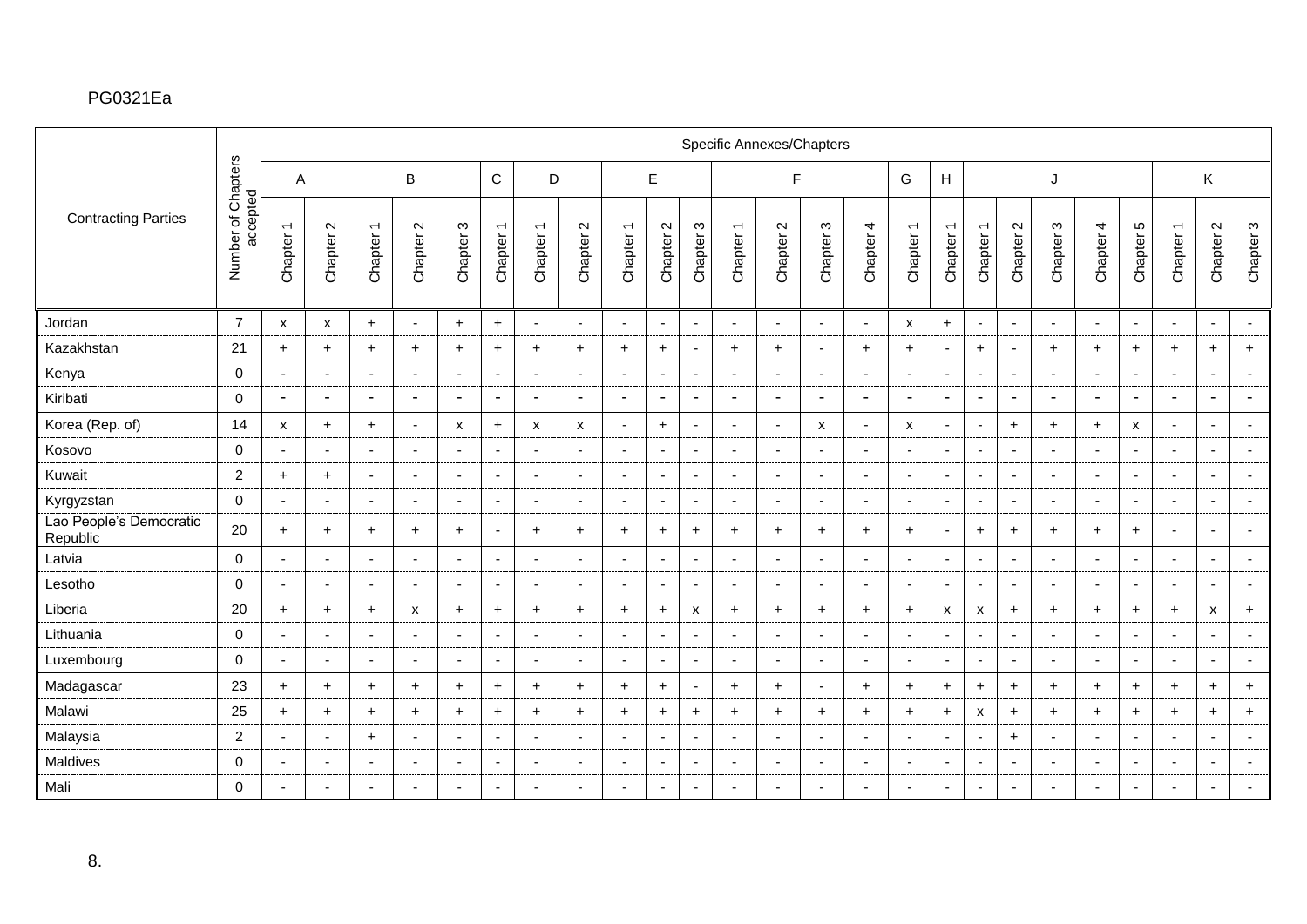|                            |                                |                          |                              |                           |                                           |                          |                          |                           |                                           |                                     |                               |                          | Specific Annexes/Chapters |                                 |                           |                           |                          |                          |                                                  |                                             |                          |                          |                          |                          |                          |                          |
|----------------------------|--------------------------------|--------------------------|------------------------------|---------------------------|-------------------------------------------|--------------------------|--------------------------|---------------------------|-------------------------------------------|-------------------------------------|-------------------------------|--------------------------|---------------------------|---------------------------------|---------------------------|---------------------------|--------------------------|--------------------------|--------------------------------------------------|---------------------------------------------|--------------------------|--------------------------|--------------------------|--------------------------|--------------------------|--------------------------|
|                            |                                | Α                        |                              |                           | $\sf B$                                   |                          | $\mathbf C$              | D                         |                                           |                                     | $\mathsf E$                   |                          |                           | F                               |                           |                           | G                        | H                        |                                                  |                                             | J                        |                          |                          |                          | K                        |                          |
| <b>Contracting Parties</b> | Number of Chapters<br>accepted | Chapter 1                | $\mathbf{\Omega}$<br>Chapter | Chapter 1                 | $\mathbf{\Omega}$<br>Chapter <sup>2</sup> | S<br>Chapter             | Chapter 1                | Chapter 1                 | $\mathbf{\Omega}$<br>Chapter <sup>2</sup> | $\overline{\phantom{0}}$<br>Chapter | $\mathbf{\Omega}$<br>Chapter: | $\infty$<br>Chapter:     | Chapter 1                 | $\boldsymbol{\sim}$<br>Chapter: | S<br>Chapter              | Chapter 4                 | Chapter 1                | Chapter 1                | $\overline{\phantom{0}}$<br>Chapter <sup>-</sup> | $\boldsymbol{\sim}$<br>Chapter <sup>2</sup> | $\infty$<br>Chapter:     | Chapter 4                | 5<br>Chapter !           | Chapter 1                | Chapter 2                | Chapter 3                |
| Malta                      | $\mathbf 0$                    | $\blacksquare$           |                              | $\overline{\phantom{a}}$  | $\overline{\phantom{a}}$                  |                          | $\overline{\phantom{a}}$ | $\overline{\phantom{a}}$  | $\overline{\phantom{a}}$                  |                                     | $\overline{\phantom{a}}$      | $\overline{\phantom{a}}$ | $\overline{\phantom{a}}$  | $\overline{\phantom{a}}$        |                           | $\overline{\phantom{a}}$  | $\overline{\phantom{a}}$ | $\blacksquare$           | $\sim$                                           | $\overline{\phantom{a}}$                    |                          | $\sim$                   |                          | $\overline{\phantom{a}}$ | $\sim$                   | $\overline{\phantom{a}}$ |
| Mauritius                  | 19                             | $+$                      | $\ddot{}$                    | $+$                       | $+$                                       | $\ddot{}$                | X                        | $\boldsymbol{\mathsf{x}}$ | X                                         | X                                   | $+$                           | X                        | $\sim$                    | $\overline{\phantom{a}}$        | $\boldsymbol{\mathsf{x}}$ | $\sim$                    | X                        | $+$                      | X                                                | $\ddot{}$                                   | $\ddot{}$                | $\ddot{}$                | $\ddot{}$                | $\blacksquare$           | $\sim$                   | $\blacksquare$           |
| Mongolia                   | $\mathbf 0$                    | $\overline{a}$           | $\overline{\phantom{a}}$     | $\overline{a}$            | $\overline{\phantom{a}}$                  | $\overline{\phantom{a}}$ | $\overline{\phantom{a}}$ | $\overline{\phantom{a}}$  | $\overline{\phantom{a}}$                  | $\overline{\phantom{a}}$            | ٠                             |                          | $\sim$                    | $\overline{\phantom{a}}$        | $\overline{\phantom{a}}$  | $\sim$                    | $\overline{\phantom{a}}$ | $\blacksquare$           | $\blacksquare$                                   | $\blacksquare$                              |                          | $\sim$                   | $\overline{\phantom{a}}$ | $\overline{\phantom{0}}$ | $\sim$                   | $\sim$                   |
| Montenegro                 | $\mathbf 0$                    | $\blacksquare$           |                              | $\blacksquare$            | $\overline{\phantom{a}}$                  |                          | $\overline{\phantom{a}}$ | $\blacksquare$            | $\blacksquare$                            |                                     |                               |                          | $\blacksquare$            | $\overline{\phantom{a}}$        | $\overline{\phantom{a}}$  | $\sim$                    | $\overline{\phantom{a}}$ | $\overline{\phantom{a}}$ | $\overline{\phantom{a}}$                         | $\overline{\phantom{a}}$                    |                          | $\blacksquare$           |                          |                          | $\sim$                   | $\overline{\phantom{a}}$ |
| Morocco                    | 0                              | $\sim$                   | $\overline{\phantom{a}}$     | $\sim$                    | $\sim$                                    | $\overline{\phantom{a}}$ | $\blacksquare$           | $\sim$                    | $\overline{\phantom{a}}$                  | $\overline{\phantom{a}}$            | $\blacksquare$                | $\overline{\phantom{a}}$ | $\sim$                    | $\sim$                          | $\overline{\phantom{a}}$  | $\sim$                    | $\sim$                   | $\sim$                   | $\sim$                                           | $\overline{\phantom{a}}$                    | $\overline{\phantom{a}}$ | $\sim$                   | $\sim$                   | $\blacksquare$           | $\sim$                   | $\overline{\phantom{a}}$ |
| Mozambique                 | $\mathbf 0$                    | $\overline{\phantom{a}}$ |                              | $\blacksquare$            | $\overline{\phantom{a}}$                  | <b>.</b>                 | $\overline{\phantom{a}}$ | $\overline{\phantom{a}}$  | $\overline{\phantom{a}}$                  |                                     | $\overline{\phantom{a}}$      | $\overline{\phantom{a}}$ | $\overline{\phantom{a}}$  | $\overline{\phantom{a}}$        | $\overline{\phantom{a}}$  | $\overline{\phantom{a}}$  | $\overline{\phantom{a}}$ | $\overline{\phantom{a}}$ | $\overline{\phantom{a}}$                         | $\overline{\phantom{a}}$                    |                          | $\overline{\phantom{a}}$ |                          | $\overline{\phantom{a}}$ | $\blacksquare$           | $\sim$                   |
| Namibia                    | $\mathbf 0$                    | $\blacksquare$           |                              | $\blacksquare$            | $\overline{\phantom{a}}$                  |                          | -                        | $\overline{\phantom{a}}$  | $\overline{\phantom{a}}$                  |                                     | $\overline{\phantom{a}}$      |                          | $\overline{\phantom{a}}$  | $\overline{\phantom{a}}$        |                           | $\overline{\phantom{a}}$  | $\overline{\phantom{a}}$ | $\overline{\phantom{a}}$ | $\overline{\phantom{a}}$                         | $\overline{\phantom{a}}$                    |                          | $\overline{\phantom{a}}$ |                          |                          | $\overline{\phantom{a}}$ |                          |
| Nepal                      | $\mathbf 0$                    | $\overline{a}$           |                              | $\blacksquare$            | $\overline{\phantom{a}}$                  |                          | $\blacksquare$           | $\blacksquare$            | $\overline{\phantom{a}}$                  |                                     | $\overline{\phantom{a}}$      | $\overline{\phantom{a}}$ | $\blacksquare$            | $\overline{\phantom{a}}$        |                           | $\blacksquare$            | $\overline{\phantom{a}}$ | $\overline{\phantom{a}}$ | $\overline{\phantom{a}}$                         | $\blacksquare$                              |                          | $\blacksquare$           | $\overline{\phantom{a}}$ |                          | $\overline{\phantom{a}}$ | $\blacksquare$           |
| Netherlands                | $\mathbf 0$                    | $\overline{\phantom{a}}$ | $\overline{\phantom{a}}$     | $\overline{\phantom{a}}$  | $\overline{\phantom{a}}$                  | $\overline{\phantom{a}}$ | $\overline{\phantom{a}}$ | $\sim$                    | $\overline{\phantom{a}}$                  | $\overline{\phantom{a}}$            |                               |                          | $\overline{\phantom{a}}$  | $\overline{\phantom{a}}$        | $\overline{\phantom{a}}$  | $\sim$                    | $\overline{\phantom{a}}$ | $\overline{\phantom{a}}$ | $\overline{\phantom{a}}$                         | $\blacksquare$                              |                          | $\sim$                   | $\overline{\phantom{a}}$ | $\overline{\phantom{a}}$ | $\sim$                   | $\blacksquare$           |
| New Zealand                | 18                             | $+$                      | $\ddot{}$                    | $\boldsymbol{\mathsf{x}}$ | X                                         | X                        | $\ddot{}$                | $\sim$                    | $\overline{\phantom{a}}$                  | $\boldsymbol{\mathsf{x}}$           | X                             | $\ddot{}$                | $\boldsymbol{\mathsf{x}}$ | $\sim$                          | $\boldsymbol{\mathsf{x}}$ | $\sim$                    | X                        | $+$                      | $\boldsymbol{\mathsf{x}}$                        | $\ddot{}$                                   | $\ddot{}$                | $+$                      | $+$                      | $\overline{\phantom{a}}$ | $\blacksquare$           | $\sim$                   |
| Niger                      | 25                             | $+$                      | $\ddot{}$                    | $\ddot{}$                 | $+$                                       | $\ddot{}$                | $+$                      | $+$                       | $+$                                       | х                                   | $+$                           | $+$                      | X                         | $\ddot{}$                       | x                         | $+$                       | $+$                      | $+$                      | X                                                | $\ddot{}$                                   | x                        | X                        | $\ddot{}$                | $\ddot{}$                | $\ddot{}$                | $+$                      |
| Nigeria                    | $\mathbf 0$                    |                          | $\overline{\phantom{a}}$     | $\blacksquare$            | $\blacksquare$                            | $\overline{\phantom{a}}$ | ٠                        | $\blacksquare$            | $\overline{\phantom{a}}$                  |                                     |                               |                          | $\blacksquare$            | $\overline{\phantom{a}}$        | $\blacksquare$            | $\blacksquare$            | $\blacksquare$           | $\blacksquare$           | $\blacksquare$                                   | $\overline{\phantom{a}}$                    |                          | $\blacksquare$           |                          |                          | $\blacksquare$           | $\overline{\phantom{a}}$ |
| Norway                     | 22                             | $+$                      | $\ddot{}$                    | $+$                       | $\overline{\phantom{a}}$                  | $\ddot{}$                | $+$                      | $+$                       | $\overline{\phantom{a}}$                  | $\ddot{}$                           | $+$                           | $+$                      | $+$                       | $+$                             | $+$                       | $\sim$                    | $+$                      | $+$                      | $+$                                              | $+$                                         | $\ddot{}$                | $\ddot{}$                | $\ddot{}$                | $+$                      | $\ddot{}$                | $+$                      |
| North Macedonia            | $\mathbf 0$                    | $\overline{a}$           | $\overline{\phantom{a}}$     | $\sim$                    | $\overline{\phantom{a}}$                  | $\overline{\phantom{a}}$ | $\blacksquare$           | $\overline{\phantom{a}}$  | $\blacksquare$                            | $\overline{\phantom{a}}$            | $\blacksquare$                | $\blacksquare$           | $\overline{\phantom{a}}$  | $\overline{\phantom{a}}$        | $\blacksquare$            | $\sim$                    | $\overline{\phantom{a}}$ | $\sim$                   | $\overline{\phantom{a}}$                         | $\sim$                                      |                          | $\sim$                   | $\overline{\phantom{a}}$ | $\blacksquare$           | $\sim$                   | $\sim$                   |
| Oman                       | $\overline{2}$                 | $+$                      | $\ddot{}$                    | $\overline{\phantom{a}}$  | $\overline{\phantom{a}}$                  |                          | $\overline{\phantom{a}}$ | $\overline{\phantom{a}}$  | $\overline{\phantom{a}}$                  |                                     | $\overline{\phantom{a}}$      | $\overline{\phantom{a}}$ | $\overline{\phantom{a}}$  | $\overline{\phantom{a}}$        | $\overline{\phantom{a}}$  | $\overline{\phantom{a}}$  | $\overline{\phantom{a}}$ | $\blacksquare$           | $\blacksquare$                                   | $\blacksquare$                              |                          | $\overline{\phantom{a}}$ |                          | $\blacksquare$           | $\blacksquare$           | $\overline{\phantom{a}}$ |
| Pakistan                   | 9                              | $+$                      |                              | $+$                       | $+$                                       | $\ddot{}$                | $+$                      | $+$                       | $\overline{\phantom{a}}$                  | $\ddot{}$                           | $+$                           | $\overline{\phantom{a}}$ | $\blacksquare$            | ۰.                              |                           | $\sim$                    | $\overline{\phantom{a}}$ | $\sim$                   | $+$                                              | $\blacksquare$                              |                          | $\overline{\phantom{a}}$ | $\overline{\phantom{a}}$ |                          | $\overline{\phantom{a}}$ | $\overline{\phantom{a}}$ |
| Papua New Guinea           | 25                             | $+$                      | $\ddot{}$                    | $+$                       | $+$                                       | $\ddot{}$                | $\ddot{}$                | $\ddot{}$                 | $+$                                       | $+$                                 | $+$                           | X                        | $+$                       | $+$                             | $\ddot{}$                 | $+$                       | $+$                      | $+$                      | $+$                                              | $\ddot{}$                                   | $+$                      | $+$                      | $\ddot{}$                | $+$                      | $+$                      | $+$                      |
| Philippines                | 25                             | $+$                      | $\ddot{}$                    | $\ddot{}$                 | $\ddot{}$                                 | $\ddot{}$                | $+$                      | X                         | X                                         | $\ddot{}$                           | $\ddot{}$                     | X                        | X                         | X                               | $\ddot{}$                 | $\boldsymbol{\mathsf{x}}$ | $\ddot{}$                | X                        | $+$                                              | $\ddot{}$                                   | X                        | $\ddot{}$                | $\ddot{}$                | $\ddot{}$                | X                        | X                        |
| Poland                     | $\mathbf 0$                    |                          |                              | $\overline{\phantom{a}}$  |                                           |                          |                          | $\overline{\phantom{a}}$  |                                           |                                     | $\blacksquare$                |                          | $\overline{\phantom{a}}$  |                                 |                           | $\overline{\phantom{a}}$  |                          | $\overline{\phantom{a}}$ | $\sim$                                           | $\overline{\phantom{a}}$                    |                          | $\overline{\phantom{a}}$ | $\overline{\phantom{a}}$ |                          | $\overline{\phantom{a}}$ |                          |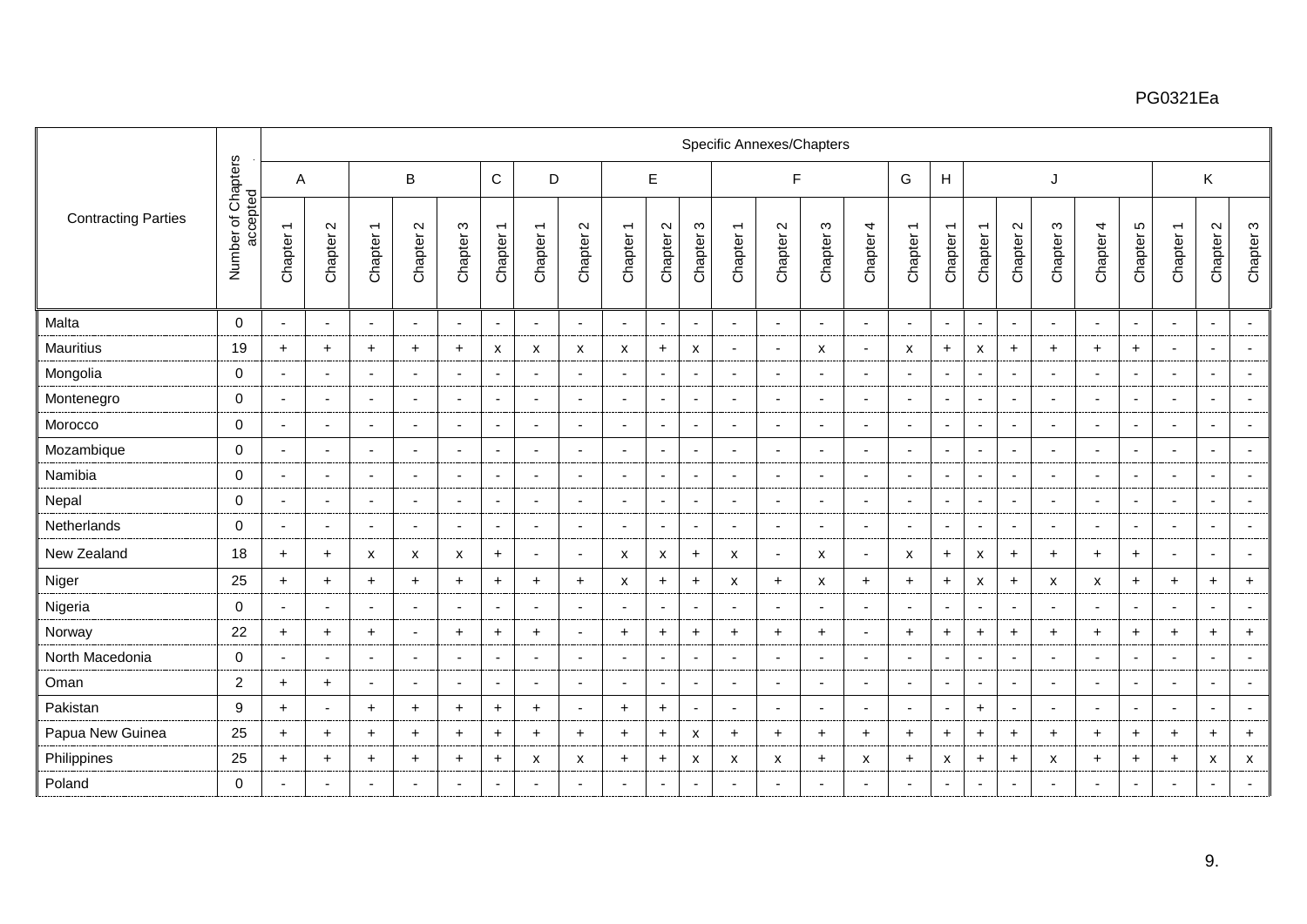|                            |                                |                          |                              |                          |                          |                          |                          |                          |                          |                                        |                               |                            |                          | Specific Annexes/Chapters                 |                          |                          |                          |                          |                          |                               |                          |                          |                           |                          |                |                          |
|----------------------------|--------------------------------|--------------------------|------------------------------|--------------------------|--------------------------|--------------------------|--------------------------|--------------------------|--------------------------|----------------------------------------|-------------------------------|----------------------------|--------------------------|-------------------------------------------|--------------------------|--------------------------|--------------------------|--------------------------|--------------------------|-------------------------------|--------------------------|--------------------------|---------------------------|--------------------------|----------------|--------------------------|
|                            |                                | A                        |                              |                          | B                        |                          | $\mathsf C$              | D                        |                          |                                        | E                             |                            |                          | F                                         |                          |                          | G                        | H                        |                          |                               | J                        |                          |                           |                          | K              |                          |
| <b>Contracting Parties</b> | Number of Chapters<br>accepted | Chapter 1                | $\mathbf{\Omega}$<br>Chapter | Chapter 1                | Chapter 2                | S<br>Chapter:            | Chapter 1                | Chapter 1                | Chapter 2                | $\overline{ }$<br>Chapter <sup>-</sup> | $\mathbf{\Omega}$<br>Chapter: | $\mathfrak{S}$<br>Chapter: | Chapter 1                | $\mathbf{\Omega}$<br>Chapter <sub>2</sub> | S<br>Chapter:            | Chapter 4                | Chapter 1                | Chapter 1                | Chapter 1                | $\mathbf{\Omega}$<br>Chapter: | S<br>Chapter             | Chapter 4                | Ю<br>Chapter <sup>1</sup> | Chapter 1                | Chapter 2      | Chapter 3                |
| Portugal                   | $\mathbf 0$                    | $\overline{\phantom{a}}$ | $\overline{\phantom{a}}$     | $\blacksquare$           | $\overline{\phantom{a}}$ | $\overline{\phantom{a}}$ | $\overline{\phantom{a}}$ | $\blacksquare$           | $\overline{\phantom{a}}$ | $\overline{\phantom{a}}$               | $\blacksquare$                | $\blacksquare$             | $\blacksquare$           | $\overline{\phantom{a}}$                  | $\overline{\phantom{a}}$ | $\blacksquare$           | $\sim$                   | $\overline{\phantom{a}}$ | $\overline{\phantom{a}}$ | $\blacksquare$                | $\overline{\phantom{a}}$ | $\blacksquare$           |                           | $\overline{\phantom{a}}$ | $\blacksquare$ | $\overline{\phantom{a}}$ |
| Qatar                      | 2                              | $+$                      | $\ddot{}$                    | $\blacksquare$           | $\overline{\phantom{a}}$ |                          | $\overline{\phantom{a}}$ | $\overline{\phantom{a}}$ | $\overline{\phantom{a}}$ |                                        | $\overline{\phantom{a}}$      | $\sim$                     | $\overline{\phantom{0}}$ |                                           |                          | $\overline{\phantom{a}}$ |                          | $\sim$                   | $\overline{\phantom{a}}$ | $\overline{\phantom{a}}$      |                          | $\overline{a}$           |                           | $\overline{\phantom{a}}$ | $\sim$         |                          |
| Romania                    | $\mathbf 0$                    | $\overline{\phantom{a}}$ | $\overline{\phantom{a}}$     | $\blacksquare$           |                          |                          | $\overline{\phantom{a}}$ | $\blacksquare$           | $\blacksquare$           |                                        | $\blacksquare$                | $\overline{\phantom{a}}$   | $\blacksquare$           |                                           | $\overline{\phantom{a}}$ | $\overline{\phantom{a}}$ |                          | $\overline{\phantom{a}}$ | $\blacksquare$           | $\blacksquare$                |                          | $\overline{\phantom{a}}$ |                           | $\overline{\phantom{a}}$ | $\sim$         | $\overline{\phantom{a}}$ |
| Russia                     | $\mathbf 0$                    | $\blacksquare$           | $\overline{\phantom{a}}$     | $\blacksquare$           | $\overline{\phantom{a}}$ | $\overline{\phantom{a}}$ | $\overline{\phantom{a}}$ | $\sim$                   | $\overline{\phantom{a}}$ | $\overline{\phantom{a}}$               | $\overline{\phantom{a}}$      | $\overline{\phantom{a}}$   | $\blacksquare$           | $\overline{a}$                            | <b>.</b>                 | $\blacksquare$           | $\overline{\phantom{a}}$ | $\blacksquare$           | $\overline{\phantom{a}}$ | $\blacksquare$                | $\overline{\phantom{a}}$ | $\sim$                   | $\overline{\phantom{a}}$  | $\overline{\phantom{a}}$ | $\blacksquare$ | $\blacksquare$           |
| Rwanda                     | $\mathbf 0$                    | $\overline{a}$           | $\overline{\phantom{a}}$     | $\blacksquare$           | $\sim$                   | $\overline{\phantom{a}}$ | $\overline{\phantom{a}}$ | $\blacksquare$           | $\blacksquare$           | $\blacksquare$                         | $\overline{\phantom{a}}$      | $\sim$                     | $\blacksquare$           |                                           | $\overline{\phantom{a}}$ | $\blacksquare$           |                          | $\blacksquare$           | $\overline{\phantom{a}}$ | $\blacksquare$                |                          | $\blacksquare$           | $\blacksquare$            | $\overline{\phantom{a}}$ | $\blacksquare$ |                          |
| Samoa                      | 0                              | $\overline{\phantom{a}}$ | $\overline{\phantom{a}}$     | $\blacksquare$           | $\overline{\phantom{a}}$ | $\blacksquare$           | $\blacksquare$           | $\blacksquare$           | $\overline{\phantom{a}}$ | $\blacksquare$                         | $\overline{\phantom{a}}$      | $\overline{\phantom{a}}$   | $\blacksquare$           | $\overline{\phantom{a}}$                  | $\overline{\phantom{a}}$ | $\blacksquare$           | $\sim$                   | $\overline{\phantom{a}}$ | $\blacksquare$           | $\blacksquare$                |                          | $\blacksquare$           | $\overline{\phantom{a}}$  | $\overline{\phantom{a}}$ | $\blacksquare$ | $\overline{\phantom{a}}$ |
| Sao Tome and Principe      | $\mathbf 0$                    | $\sim$                   | ٠.                           | $\blacksquare$           | $\overline{\phantom{a}}$ | $\overline{\phantom{a}}$ | $\overline{\phantom{a}}$ | $\overline{\phantom{a}}$ | $\overline{\phantom{a}}$ | $\overline{a}$                         | $\overline{\phantom{a}}$      | $\overline{\phantom{a}}$   | $\sim$                   | $\blacksquare$                            | <b>.</b>                 | $\blacksquare$           | $\overline{a}$           | $\sim$                   | $\blacksquare$           | $\blacksquare$                | $\overline{\phantom{a}}$ | $\overline{\phantom{a}}$ | $\overline{\phantom{a}}$  | $\sim$                   | $\sim$         | $\overline{\phantom{a}}$ |
| Saudi Arabia               | $\overline{2}$                 | $+$                      | $+$                          | $\blacksquare$           |                          |                          | $\overline{\phantom{a}}$ | $\overline{\phantom{a}}$ |                          |                                        | $\overline{\phantom{a}}$      | $\overline{\phantom{a}}$   | $\blacksquare$           |                                           |                          | $\overline{\phantom{a}}$ |                          | $\overline{\phantom{a}}$ | $\overline{\phantom{0}}$ | $\overline{\phantom{a}}$      |                          | $\overline{\phantom{a}}$ |                           |                          | $\sim$         | $\overline{\phantom{a}}$ |
| Senegal                    | 25                             | $+$                      | $\ddot{}$                    | $+$                      | $\ddot{}$                | $\ddot{}$                | $\ddot{}$                | $+$                      | $+$                      | $+$                                    | $\ddot{}$                     | $\ddot{}$                  | $+$                      | $\ddot{}$                                 | $\ddot{}$                | $+$                      | $\ddot{}$                | $\ddot{}$                | $+$                      | $\ddot{}$                     | $\ddot{}$                | $+$                      | $\ddot{}$                 | $+$                      | $+$            | $+$                      |
| Serbia                     | $\mathbf 0$                    | $\overline{a}$           | $\overline{\phantom{a}}$     | $\mathbf{r}$             | $\overline{\phantom{0}}$ | $\blacksquare$           | $\overline{\phantom{a}}$ | $\sim$                   | $\overline{\phantom{a}}$ | $\overline{\phantom{a}}$               | $\overline{\phantom{a}}$      | $\overline{\phantom{a}}$   | $\sim$                   | $\overline{a}$                            | $\overline{\phantom{a}}$ | $\sim$                   | $\overline{a}$           | $\blacksquare$           | $\blacksquare$           | $\blacksquare$                | $\overline{\phantom{a}}$ | $\sim$                   | $\overline{\phantom{a}}$  | $\overline{a}$           | $\blacksquare$ | $\blacksquare$           |
| Sierra Leone               | $\mathbf 0$                    | $\blacksquare$           | ×,                           | $\blacksquare$           |                          | ÷                        | $\overline{\phantom{a}}$ | $\blacksquare$           | $\blacksquare$           | $\overline{\phantom{a}}$               | $\overline{\phantom{a}}$      | $\overline{\phantom{a}}$   | $\blacksquare$           |                                           | $\overline{\phantom{a}}$ | $\blacksquare$           |                          | $\overline{\phantom{a}}$ | $\overline{\phantom{a}}$ | $\overline{\phantom{a}}$      |                          | $\blacksquare$           | $\overline{\phantom{a}}$  | $\overline{\phantom{a}}$ | $\blacksquare$ | $\overline{\phantom{a}}$ |
| Slovakia                   | $\mathbf 0$                    | $\overline{\phantom{a}}$ | $\overline{\phantom{a}}$     | $\overline{\phantom{a}}$ | $\overline{\phantom{a}}$ | $\overline{\phantom{a}}$ | $\sim$                   | $\overline{\phantom{a}}$ | $\overline{\phantom{a}}$ | $\blacksquare$                         | $\sim$                        | $\sim$                     | $\blacksquare$           | $\sim$                                    | $\overline{\phantom{a}}$ | $\overline{\phantom{a}}$ | $\sim$                   | $\sim$                   | $\overline{\phantom{a}}$ | $\overline{\phantom{a}}$      | $\overline{\phantom{a}}$ | $\sim$                   | $\overline{\phantom{a}}$  | $\sim$                   | $\sim$         | $\blacksquare$           |
| Slovenia                   | $\mathbf 0$                    | $\overline{\phantom{0}}$ | $\overline{\phantom{a}}$     | $\blacksquare$           | $\overline{\phantom{a}}$ | $\overline{\phantom{a}}$ | $\overline{\phantom{a}}$ | $\overline{\phantom{a}}$ | $\overline{\phantom{a}}$ | $\overline{a}$                         | $\overline{\phantom{a}}$      | $\sim$                     | $\overline{\phantom{a}}$ | $\overline{a}$                            | $\overline{\phantom{a}}$ | $\blacksquare$           | $\overline{a}$           | $\overline{\phantom{a}}$ | $\overline{\phantom{a}}$ | $\blacksquare$                | $\overline{\phantom{a}}$ | $\sim$                   | $\overline{\phantom{a}}$  | $\overline{\phantom{a}}$ | $\sim$         | $\overline{\phantom{a}}$ |
| South Africa               | $\mathbf 0$                    | $\overline{a}$           | $\overline{\phantom{a}}$     | $\blacksquare$           |                          |                          | $\overline{\phantom{a}}$ | $\overline{\phantom{a}}$ | $\overline{\phantom{0}}$ |                                        | $\overline{\phantom{a}}$      | $\overline{\phantom{a}}$   | $\overline{\phantom{a}}$ |                                           | ٠                        | $\overline{\phantom{a}}$ |                          | $\overline{\phantom{a}}$ | $\blacksquare$           | $\blacksquare$                |                          | $\blacksquare$           |                           | $\overline{\phantom{a}}$ | $\sim$         | $\overline{\phantom{a}}$ |
| Spain                      | $\mathbf 0$                    | $\overline{a}$           | $\overline{\phantom{a}}$     | $\blacksquare$           | $\overline{\phantom{a}}$ | ۰.                       | $\overline{\phantom{a}}$ | $\blacksquare$           | $\overline{\phantom{0}}$ | $\overline{\phantom{a}}$               | $\overline{\phantom{a}}$      | $\sim$                     | $\blacksquare$           |                                           | $\overline{\phantom{0}}$ | $\blacksquare$           | $\overline{a}$           | $\sim$                   | $\blacksquare$           | $\blacksquare$                |                          | $\sim$                   | $\sim$                    | $\overline{a}$           | $\sim$         | $\blacksquare$           |
| Sri Lanka                  | $\mathbf 0$                    | $\overline{\phantom{a}}$ | $\overline{\phantom{a}}$     | $\blacksquare$           | $\overline{\phantom{a}}$ | $\overline{\phantom{a}}$ | $\overline{\phantom{a}}$ | $\blacksquare$           | $\overline{\phantom{a}}$ | $\overline{\phantom{a}}$               | $\overline{\phantom{a}}$      | $\sim$                     | $\sim$                   | $\overline{a}$                            | $\overline{\phantom{a}}$ | $\blacksquare$           | $\overline{\phantom{a}}$ | $\blacksquare$           | $\overline{\phantom{a}}$ | $\overline{\phantom{a}}$      | $\overline{\phantom{a}}$ | $\blacksquare$           | $\overline{\phantom{a}}$  | $\overline{\phantom{a}}$ | $\blacksquare$ | $\overline{\phantom{a}}$ |
| Sudan                      | $\mathbf 0$                    |                          | ٠.                           | $\blacksquare$           |                          | $\blacksquare$           | $\blacksquare$           | $\blacksquare$           |                          | $\overline{\phantom{a}}$               | $\blacksquare$                | $\blacksquare$             | $\blacksquare$           |                                           | $\overline{\phantom{a}}$ | $\overline{\phantom{a}}$ |                          | $\blacksquare$           |                          | $\blacksquare$                |                          | $\sim$                   |                           |                          | $\blacksquare$ | $\blacksquare$           |
| Sweden                     | $\mathbf 0$                    | $\overline{a}$           | $\overline{\phantom{a}}$     | $\sim$                   | $\overline{\phantom{a}}$ | $\overline{\phantom{a}}$ | $\overline{\phantom{a}}$ | $\overline{\phantom{a}}$ | $\overline{a}$           | $\overline{a}$                         | $\overline{\phantom{a}}$      | $\overline{\phantom{a}}$   | $\sim$                   |                                           | <b>.</b>                 | $\sim$                   | $\overline{\phantom{a}}$ | $\sim$                   | $\overline{\phantom{a}}$ | $\overline{\phantom{a}}$      | $\overline{\phantom{a}}$ | $\sim$                   | $\overline{a}$            | $\overline{a}$           | $\sim$         | $\overline{\phantom{a}}$ |
| Switzerland                | 18                             | $+$                      | $\ddot{}$                    | $+$                      | $\ddot{}$                | $\ddot{}$                | $+$                      | $\ddot{}$                | $+$                      | $\ddot{}$                              | $\overline{\phantom{a}}$      | $\overline{\phantom{a}}$   | $\blacksquare$           | $\pm$                                     | $+$                      | $\blacksquare$           | $\pm$                    | $\overline{\phantom{a}}$ | $+$                      | $+$                           |                          | $\blacksquare$           | $\ddot{}$                 | $\ddot{}$                | $\ddot{}$      | $\ddot{}$                |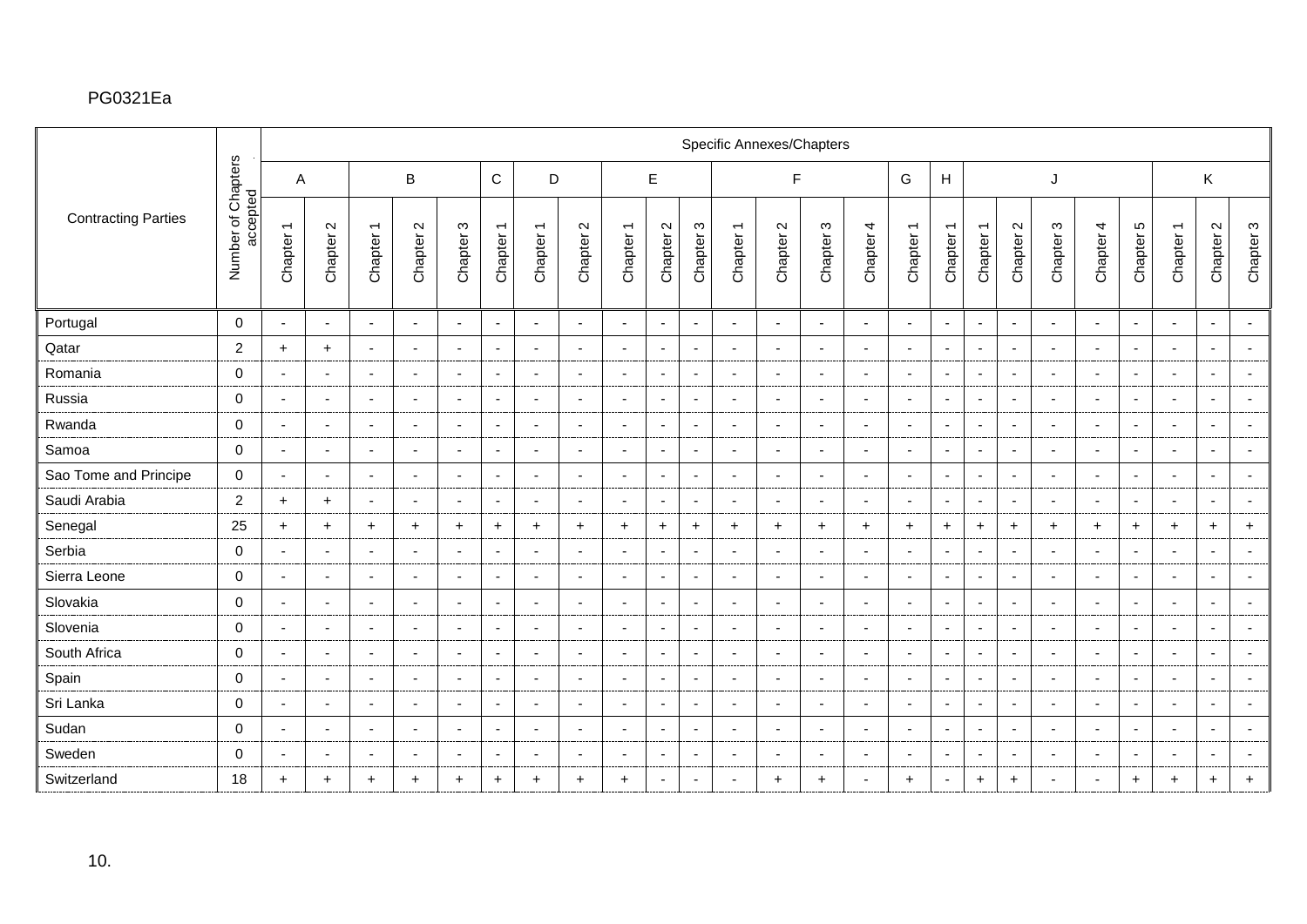|                                   |                                |                          |                          |                          |                                |                          |                          |                           |                               |                                                  |                               |                           |                                                  |                                | <b>Specific Annexes/Chapters</b> |                          |                          |                                                  |                                                  |                               |                          |                          |                          |                |                                |                            |
|-----------------------------------|--------------------------------|--------------------------|--------------------------|--------------------------|--------------------------------|--------------------------|--------------------------|---------------------------|-------------------------------|--------------------------------------------------|-------------------------------|---------------------------|--------------------------------------------------|--------------------------------|----------------------------------|--------------------------|--------------------------|--------------------------------------------------|--------------------------------------------------|-------------------------------|--------------------------|--------------------------|--------------------------|----------------|--------------------------------|----------------------------|
|                                   |                                | A                        |                          |                          | B                              |                          | $\mathsf{C}$             | D                         |                               |                                                  | E                             |                           |                                                  | F                              |                                  |                          | G                        | H                                                |                                                  |                               | J                        |                          |                          |                | K                              |                            |
| <b>Contracting Parties</b>        | Number of Chapters<br>accepted | Chapter 1                | $\sim$<br>Chapter:       | Chapter 1                | $\boldsymbol{\sim}$<br>Chapter | S<br>Chapter:            | Chapter 1                | Chapter 1                 | $\mathbf{\Omega}$<br>Chapter: | $\overline{\phantom{0}}$<br>Chapter <sup>-</sup> | $\mathbf{\Omega}$<br>Chapter: | S<br>Chapter <sup>:</sup> | $\overline{\phantom{0}}$<br>Chapter <sup>-</sup> | $\boldsymbol{\sim}$<br>Chapter | S<br>Chapter:                    | Chapter 4                | Chapter 1                | $\overline{\phantom{0}}$<br>Chapter <sup>-</sup> | $\overline{\phantom{0}}$<br>Chapter <sup>-</sup> | $\mathbf{\Omega}$<br>Chapter: | $\infty$<br>Chapter:     | Chapter 4                | 5<br>Chapter!            | Chapter 1      | $\sim$<br>Chapter <sup>2</sup> | $\mathfrak{S}$<br>Chapter: |
| Tajikistan                        | 23                             | $+$                      | $\ddot{}$                | $+$                      | $+$                            | $\ddot{}$                | $+$                      | $+$                       | $+$                           | $\ddot{}$                                        | $\ddot{}$                     | $\overline{\phantom{a}}$  | $+$                                              | $+$                            |                                  | $+$                      | $+$                      | $+$                                              | $+$                                              | $+$                           | $\ddot{}$                | $+$                      | $\ddot{}$                | $+$            | $\ddot{}$                      | $+$                        |
| Thailand                          | $\mathbf 0$                    | $\sim$                   | $\overline{\phantom{a}}$ | $\sim$                   | $\overline{\phantom{a}}$       | $\overline{\phantom{a}}$ | $\overline{\phantom{a}}$ | $\blacksquare$            | $\blacksquare$                | $\overline{\phantom{a}}$                         | $\overline{\phantom{a}}$      | $\sim$                    | $\sim$                                           | $\overline{\phantom{a}}$       | $\overline{\phantom{a}}$         | $\sim$                   | $\overline{\phantom{a}}$ | $\blacksquare$                                   | $\blacksquare$                                   | $\sim$                        | $\overline{\phantom{a}}$ | $\sim$                   | $\sim$                   | $\blacksquare$ | $\blacksquare$                 | $\sim$                     |
| Togo                              | 25                             | $+$                      | $\ddot{}$                | $+$                      | $+$                            | $\ddot{}$                | $+$                      | $+$                       | $+$                           | $+$                                              | $\ddot{}$                     | $+$                       | $+$                                              | $+$                            | $\ddot{}$                        | $+$                      | $+$                      | $+$                                              | $+$                                              | $+$                           | $\ddot{+}$               | $+$                      | $+$                      | $+$            | $+$                            | $+$                        |
| Tunisia                           | $\mathbf 0$                    | $\sim$                   | $\overline{\phantom{a}}$ | $\sim$                   |                                | $\overline{a}$           | $\blacksquare$           | $\overline{\phantom{a}}$  | $\blacksquare$                | $\overline{a}$                                   | $\blacksquare$                | $\overline{\phantom{a}}$  |                                                  | $\sim$                         | $\overline{a}$                   | $\sim$                   | $\overline{\phantom{a}}$ | $\sim$                                           | $\overline{\phantom{a}}$                         | $\blacksquare$                | $\overline{a}$           | $\sim$                   | $\overline{\phantom{a}}$ | $\blacksquare$ | $\sim$                         | $\sim$                     |
| Turkey                            | $\mathbf 0$                    | $\sim$                   | $\overline{\phantom{0}}$ | $\sim$                   | $\overline{\phantom{a}}$       | $\overline{\phantom{0}}$ | $\overline{\phantom{a}}$ | $\sim$                    | $\blacksquare$                | $\overline{\phantom{a}}$                         | $\blacksquare$                | $\overline{\phantom{a}}$  | $\sim$                                           | $\overline{\phantom{a}}$       | $\overline{\phantom{a}}$         | $\sim$                   | $\overline{\phantom{a}}$ | $\sim$                                           | $\sim$                                           | $\sim$                        | $\overline{\phantom{a}}$ | $\sim$                   | $\overline{\phantom{a}}$ | $\blacksquare$ | $\sim$                         | $\blacksquare$             |
| Turkmenistan                      | 25                             | $+$                      | $\ddot{}$                | $+$                      | $+$                            | $\ddot{}$                | $+$                      | $\ddot{}$                 | $+$                           | $\ddot{}$                                        | $+$                           | $+$                       | $+$                                              | $\ddot{}$                      | $\ddot{}$                        | $+$                      | $+$                      | $+$                                              | $+$                                              | $+$                           | $+$                      | $\ddot{}$                | $\ddot{}$                | $+$            | $\ddot{}$                      | $+$                        |
| Tuvalu                            | $\mathbf 0$                    | $\sim$                   | $\overline{\phantom{a}}$ | $\sim$                   | $\blacksquare$                 | $\overline{a}$           | $\overline{\phantom{a}}$ | $\sim$                    | $\blacksquare$                | $\overline{a}$                                   | $\blacksquare$                | $\overline{\phantom{a}}$  | $\sim$                                           | $\overline{\phantom{a}}$       | $\blacksquare$                   | $\sim$                   | $\overline{\phantom{a}}$ | $\sim$                                           | $\sim$                                           | $\overline{\phantom{a}}$      | $\overline{\phantom{a}}$ | $\sim$                   | $\overline{\phantom{a}}$ | $\blacksquare$ | $\overline{\phantom{a}}$       | $\sim$                     |
| Uganda                            | 25                             | $\ddot{}$                | $\ddot{}$                | $+$                      | $+$                            | $\ddot{}$                | $+$                      | $+$                       | X                             | $\ddot{}$                                        | $\ddot{}$                     | $+$                       | $+$                                              | $+$                            | X                                | $\ddot{}$                | X                        | $+$                                              | $+$                                              | $\ddot{}$                     | $\ddot{}$                | $+$                      | $+$                      | $+$            | $\ddot{}$                      | $+$                        |
| Ukraine                           | 25                             | $+$                      | $\overline{+}$           | $+$                      | $+$                            | $\div$                   | $+$                      | $+$                       | $+$                           | $\ddot{}$                                        | $+$                           | $+$                       | $\ddot{}$                                        | $+$                            | $\ddot{}$                        | $+$                      | $+$                      | $\ddot{}$                                        | $+$                                              | $+$                           | $\div$                   | $+$                      | $\ddot{}$                | $+$            | $+$                            | $+$                        |
| Union of Myanmar (Rep.<br>of the) | 11                             | $\blacksquare$           |                          | $+$                      | $\blacksquare$                 | $\ddot{}$                |                          | $\ddot{}$                 | $\blacksquare$                | $\ddot{}$                                        | X                             | $\overline{\phantom{a}}$  | $+$                                              | $\overline{\phantom{a}}$       |                                  | $\blacksquare$           | $\ddot{}$                | $+$                                              | $+$                                              | $+$                           |                          | $\blacksquare$           | $\ddot{}$                | $\blacksquare$ | $\blacksquare$                 |                            |
| <b>United Arab Emirates</b>       | $\overline{2}$                 | $+$                      | $\overline{+}$           | $\overline{\phantom{a}}$ | $\overline{\phantom{a}}$       |                          | $\overline{\phantom{a}}$ | $\overline{\phantom{a}}$  |                               |                                                  | $\overline{\phantom{a}}$      | $\overline{\phantom{a}}$  | $\overline{\phantom{a}}$                         | $\overline{\phantom{a}}$       |                                  | $\sim$                   |                          | $\overline{\phantom{a}}$                         | $\overline{\phantom{a}}$                         | $\overline{\phantom{a}}$      |                          | $\overline{\phantom{a}}$ |                          |                | $\overline{\phantom{a}}$       | $\sim$                     |
| United Kingdom                    | $\mathbf 0$                    | $\overline{\phantom{a}}$ | $\overline{\phantom{a}}$ | $\sim$                   | $\overline{\phantom{a}}$       | $\overline{\phantom{a}}$ | $\overline{\phantom{a}}$ | $\overline{\phantom{a}}$  | $\blacksquare$                | $\overline{\phantom{a}}$                         | $\overline{\phantom{a}}$      | $\overline{\phantom{a}}$  | $\overline{\phantom{a}}$                         | $\overline{\phantom{a}}$       | $\overline{\phantom{a}}$         | $\sim$                   | $\overline{\phantom{a}}$ | $\sim$                                           | $\blacksquare$                                   | $\blacksquare$                | $\overline{\phantom{a}}$ | $\sim$                   | $\overline{\phantom{a}}$ | $\blacksquare$ | $\blacksquare$                 | $\overline{\phantom{a}}$   |
| <b>United States</b>              | 18                             | X                        | X                        | $+$                      | X                              | X                        | $+$                      | $\boldsymbol{\mathsf{x}}$ | X                             | X                                                | X                             | $+$                       | X                                                | X                              | X                                | $\sim$                   | X                        | $\sim$                                           | $\overline{\phantom{a}}$                         | $\blacksquare$                | $\ddot{}$                | X                        | $\ddot{}$                | $\blacksquare$ | $\sim$                         | $\blacksquare$             |
| Uzbekistan                        | 24                             | $+$                      | $\ddot{}$                | $+$                      | $+$                            | $\ddot{}$                | $+$                      | $+$                       | $+$                           | $\ddot{}$                                        | $+$                           | $\overline{\phantom{a}}$  | $+$                                              | $+$                            | $\ddot{}$                        | $+$                      | $+$                      | $+$                                              | $+$                                              | $\ddot{}$                     | $\ddot{}$                | $+$                      | $\ddot{}$                | $+$            | $+$                            | $+$                        |
| Vanuatu                           | $\mathbf 0$                    | $\blacksquare$           |                          | $\overline{\phantom{a}}$ | $\overline{\phantom{a}}$       |                          | $\blacksquare$           | $\blacksquare$            | $\blacksquare$                |                                                  | $\blacksquare$                | $\overline{\phantom{a}}$  | $\overline{\phantom{a}}$                         | $\blacksquare$                 |                                  | $\blacksquare$           | $\overline{\phantom{a}}$ | $\overline{\phantom{a}}$                         | $\blacksquare$                                   | $\blacksquare$                |                          | $\overline{\phantom{a}}$ |                          |                | $\overline{\phantom{a}}$       | $\overline{\phantom{a}}$   |
| Vietnam                           | $\mathbf 0$                    | $\blacksquare$           |                          | $\overline{\phantom{a}}$ | $\blacksquare$                 |                          | $\overline{\phantom{a}}$ | $\overline{\phantom{a}}$  | ٠                             |                                                  | $\overline{\phantom{a}}$      | $\overline{\phantom{a}}$  | $\blacksquare$                                   | $\blacksquare$                 |                                  | $\blacksquare$           |                          | $\sim$                                           | $\overline{\phantom{a}}$                         | $\overline{\phantom{a}}$      |                          | $\overline{\phantom{a}}$ |                          |                | $\overline{\phantom{a}}$       | $\blacksquare$             |
| Yemen                             | $\overline{c}$                 | $\ddot{}$                | $\ddot{}$                | $\sim$                   | $\blacksquare$                 | $\overline{\phantom{a}}$ | $\overline{\phantom{a}}$ | $\sim$                    | $\blacksquare$                | $\overline{\phantom{a}}$                         | $\overline{\phantom{a}}$      | $\overline{\phantom{a}}$  | $\sim$                                           | $\overline{\phantom{a}}$       | $\overline{\phantom{a}}$         | $\sim$                   | $\overline{\phantom{a}}$ | $\blacksquare$                                   | $\blacksquare$                                   | $\blacksquare$                | $\overline{\phantom{a}}$ | $\sim$                   | $\overline{\phantom{a}}$ | $\blacksquare$ | $\blacksquare$                 | $\blacksquare$             |
| Zambia                            | $\Omega$                       | $\overline{\phantom{a}}$ |                          | $\overline{\phantom{a}}$ | $\overline{\phantom{a}}$       |                          | $\overline{\phantom{0}}$ | $\overline{\phantom{a}}$  | ۰                             |                                                  | $\overline{\phantom{a}}$      | $\overline{\phantom{a}}$  | $\overline{\phantom{a}}$                         | $\overline{\phantom{0}}$       |                                  | $\overline{\phantom{a}}$ | $\overline{\phantom{a}}$ | $\overline{\phantom{a}}$                         | $\blacksquare$                                   | $\overline{a}$                |                          | $\overline{\phantom{a}}$ | $\overline{\phantom{a}}$ |                | $\blacksquare$                 | $\overline{a}$             |
| Zimbabwe                          | 25                             | $+$                      | $\ddot{}$                | $\ddot{}$                | $\ddot{}$                      | $\ddot{}$                | $+$                      | $\ddot{}$                 | $\ddot{}$                     | $\ddot{}$                                        | $\ddot{}$                     | $+$                       | $+$                                              | $+$                            | $\ddot{}$                        | $+$                      | $+$                      | $\ddot{}$                                        | $\ddot{}$                                        | $\ddot{}$                     | $\ddot{}$                | $\ddot{}$                | $\ddot{}$                | $\ddot{}$      | $\ddot{}$                      | $\ddot{}$                  |